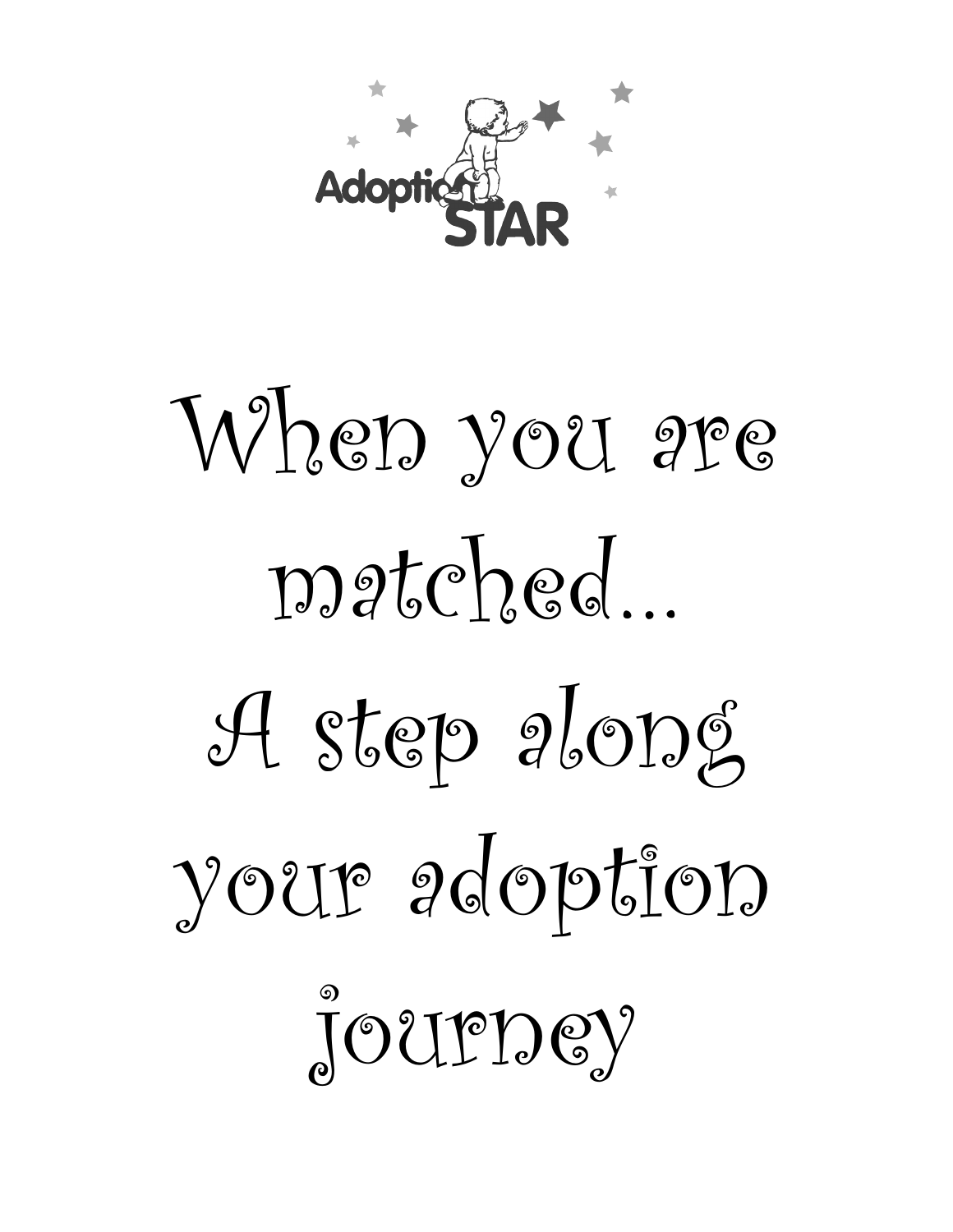

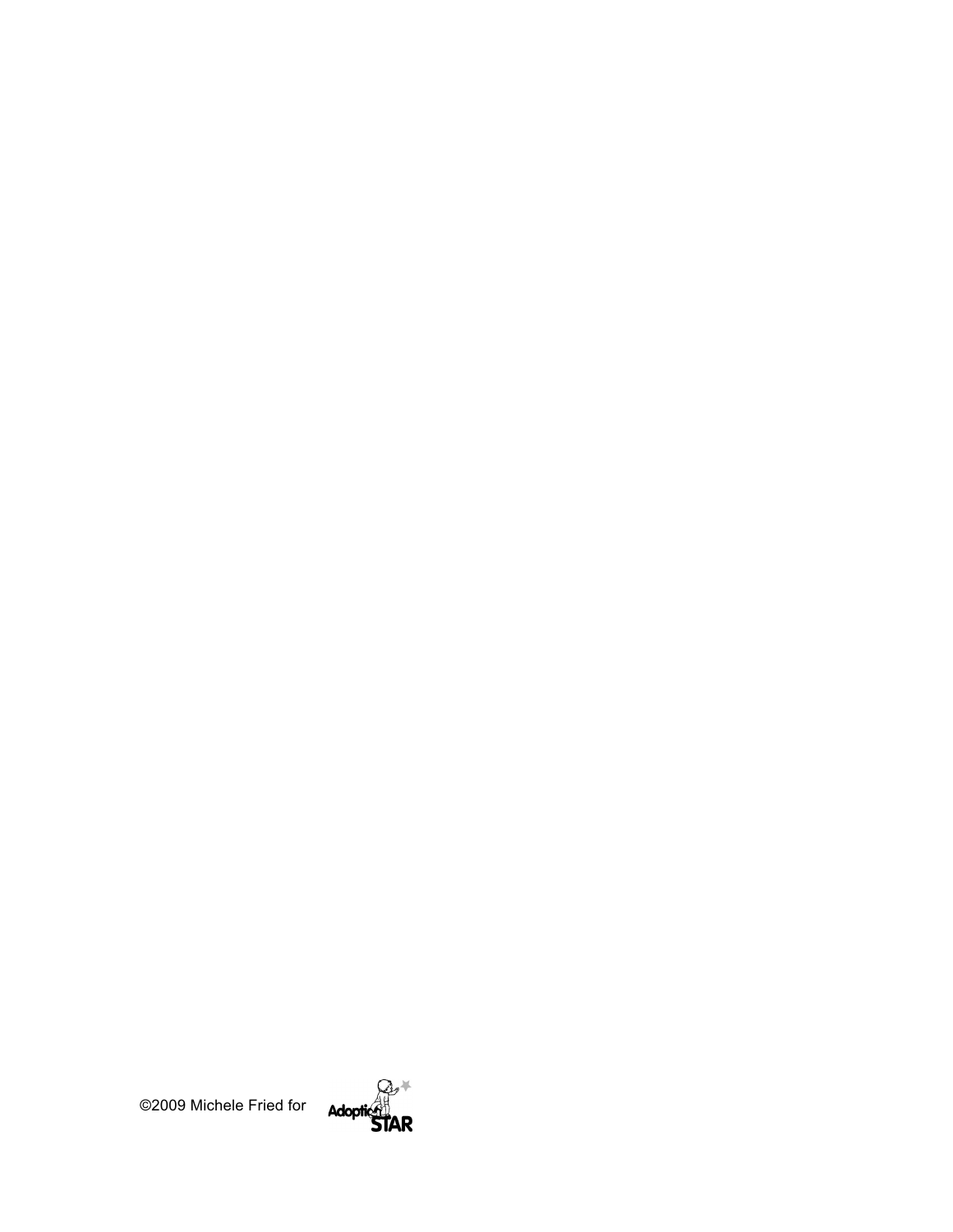## **Congratulations you have been matched**

Please note that we did not say, congratulations you are adopting a baby. You will find that we will try to do our best not to congratulate you on adopting until your baby is in your arms. There are several reasons why:

- 1. The expectant parents are the baby's parents until they choose to sign their adoption papers.
- 2. The expectant parents should be treated as such not only for the legal reason above, but because they have the right emotionally as well to change their mind about their adoption plan.
- 3. You may change your mind. While that might sound shocking now  $\sim$  this has occurred. Perhaps something unforeseen happens in your life or the expectant parents



receive a medical diagnosis not previously known that you are uncomfortable with, or the baby is born with special needs that you feel you could not handle.

It is important that you, as the prospective adoptive parent(s) realize that though the match is a part of the adoption journey, it is not the end of the journey. It is a time to be happy, it is a time to celebrate as it is a step toward adopting, but it is not a definite plan. While you should remain positive, somewhere you need to reserve a little bit of your heart to remind yourself and to understand that a match may not turn into a placement.

# **Sharing the news**

It is a very personal decision whether or not to share with family, friends and co-workers that you have been matched. There are several things to consider when deciding who you may choose to share the news with:

- 1. If you plan on taking time off from work, when do you need to prepare those at your place of work?
- 2. If you require child care for other children you are parenting, when do you need to arrange things if you suddenly get a call that the expectant parent(s) want you in the delivery room or the baby has been born and the expectant parent(s) wish you to visit the baby in the hospital?
- 3. If you tell your family and friends will they be supportive of you during the match period and if the match falls through?

## **Meeting the expectant parents**

Now that you are matched you may have just learned that the expectant mother wishes to meet you. How exciting. How nerve wracking.

Sometimes the meeting includes the birth father and sometimes other birth family members. The agency will prepare you for what to expect, to the best of our ability, but please be aware that we KNOW that you will be nervous. You will wonder what to wear, how to act, what to say, what not to say.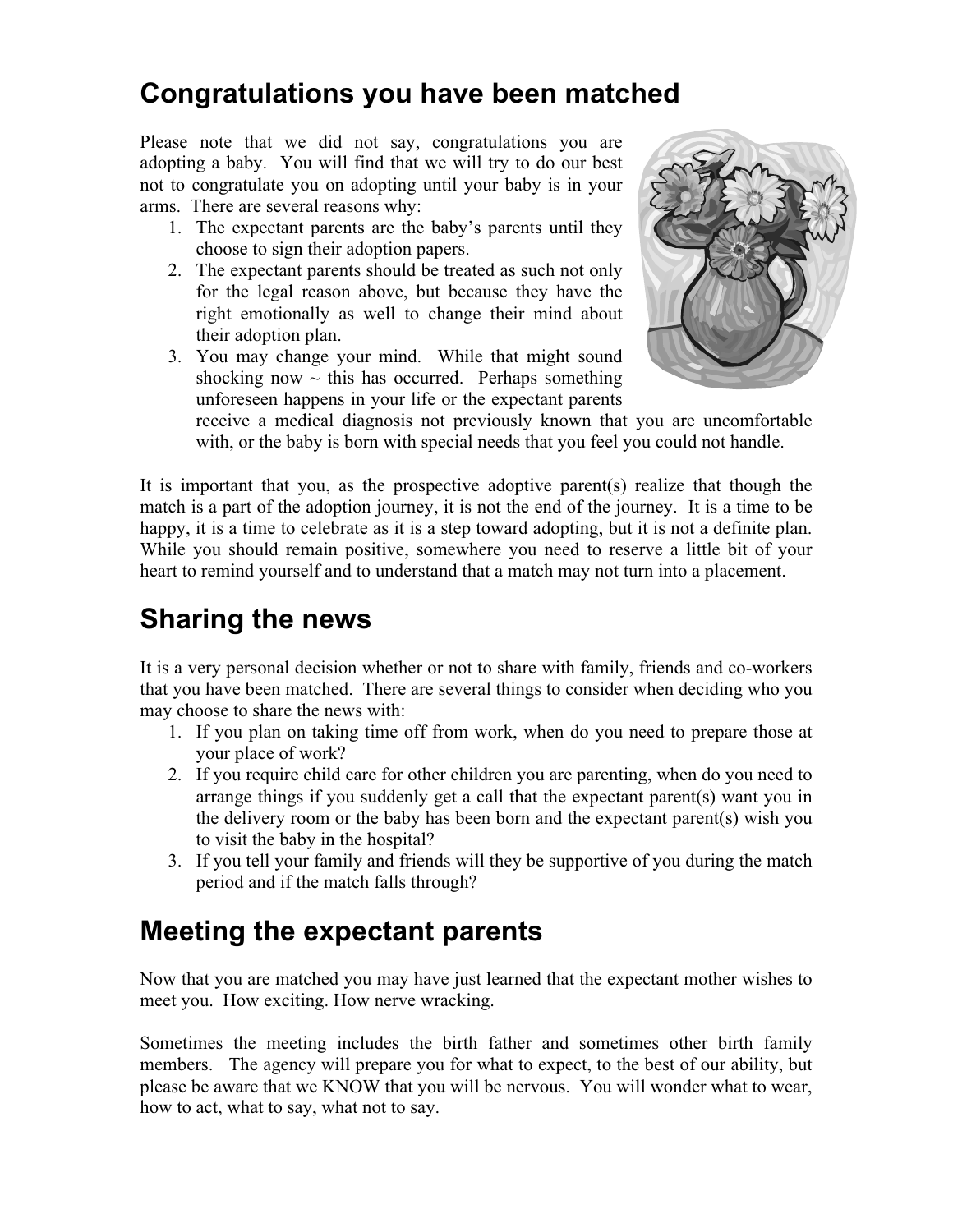Our best advice is to just be you. Dress casually if that is who you are or dress up if you feel it is the occasion to do so. Act as you would to any extended family member. If you are a hugger, then hug the expectant mother! Try to sit close and to remember that you are not being interviewed. You were already selected! She just wants to meet you. With that said, please don't interview her. Leave the hard questions to the agency.

This is a time to get to know each other. It is an awesome experience to meet each other. Bring a camera, though we can't promise that the expectant parent will let you take photos of her, it is encouraged by the agency to begin your baby album by having photos with you and the child's birth mother.

Most importantly, remember the expectant parent will have the same fears that you do. She will ask what she should wear, what she should ask and she will definitely wonder, "what if they don't like me?" You are probably worried about the same thing.

These meetings are so neat for the agency staff too as right in front of our eyes, we see two groups of strangers meet each other and within less than five minutes, you feel like you have known each other forever. It isn't that you have learned that much about each other in such a short time, but rather it's a feeling, a connection that brings you together… and it is just so special.

During the meeting we encourage you to share information about yourselves and show the expectant parent that you are interested in her, not just the baby. Also, even if you are open to post adoption contact, it is important to not make promises you cannot keep. Often, we get so emotional and excited that we make promises that may not be realistic. Take time to get to know each other.

It is okay to laugh. Most likely you will giggle and laugh or even cry during your first meeting. All of this is okay!

The agency does its best to get you ready for your meeting and to follow up with you after your meeting. If you feel you need more support before and after, then please let us know!

## **Thinking of a name for the baby**

You may have had a name in mind for your baby for a long time now. Or you may not have allowed yourself time to think about such a thing. Before you start naming your baby, there are a few things you should consider:

- 1. The expectant parents will first name the baby. It doesn't mean that you need to keep the name they give to the baby, however we ask that you sincerely consider keeping the name, or at least in some capacity. You will often find adopted children with two middle names!
- 2. If this is to be an open adoption and you are lucky enough to meet your child's birth parents during the pregnancy, this is an excellent topic to discuss. Many of

 $\bullet$ 100 . . .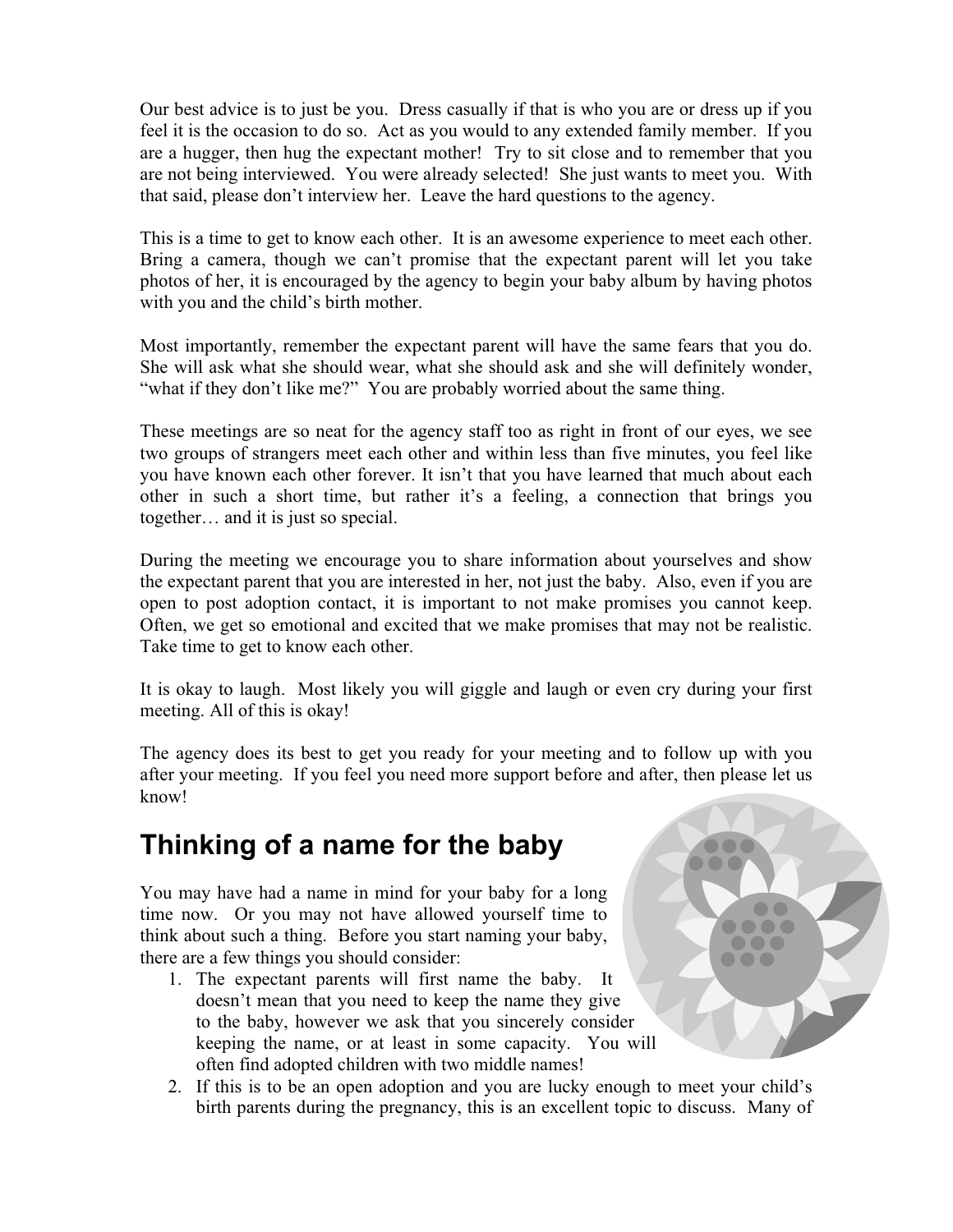the children we placed have been named together by their birth parents and adoptive parents.

- 3. Your child's life does not start on the day you take him or her home, but rather started before you even learned you were matched. It is a beautiful way to preserve your child's biological heritage by asking the birth family to add to the name of the baby.
- 4. Your last name is always given to the baby!

# **Sharing the birth of the baby with the birth mother**

Sometimes an expectant parent asks the adoptive parent or parents to be in labor and delivery or a c-section with her. Everyone reacts differently to this request. You may have been dreaming about this opportunity or you may be dreading it. Please know that though the agency supports openness in adoption, we truly believe that the time in the hospital, including that of birth and delivery should be the birth family's time. We will carefully explore this request with the birth parent to be sure it is truly what she wants.

The experience will be amazing for you, but you will need to understand that you will see this woman experience a range of emotions aside from her physical pain. What you will see is what we see all the time. It is okay that they fall in love with their baby. It is okay that they hold their baby. It is okay that they cry. It is okay if she asks you to hold the baby. Because you will be together in this very intense time you will see and possibly learn things that is not known to the agency yet. You may feel intimidated, frightened and need additional support. It is important to realize that this is not a scripted experience, but one where anything can happen so it is important to accept the invitation to participate in this experience if you feel you are the type of person who can be very patient, supportive, both physically and verbally to the laboring woman and strong enough to respect her possible roller coaster of emotions.

Even if you don't share the birthing experience with the birth mother, she may invite you to visit with her and/or the baby while at the hospital. It is important that this gesture come directly from her. If visiting, again confirm it is okay with her and call before all visits. Don't bring other family members with you. Hospital staff members are sometimes nervous that boundaries are crossed and the patient (birth mother) does not get the time she needs or wants with the baby. Remember, if the placement occurs, you have a lifetime with the baby.

# **Planning for placement day**

When the baby is born, it will no doubt be an exciting, emotional and overwhelming few days. This is often the hardest time for the baby's biological family and they will second-guess their decision. That is normal. That should be expected. The agency will provide you with the following information:



**I BIRTH PARENT BACKGROUND INFORMATION** (unless given to you pre-birth.) **INFORMATION ON LABOR AND DELIVERY I** STATS ON BABY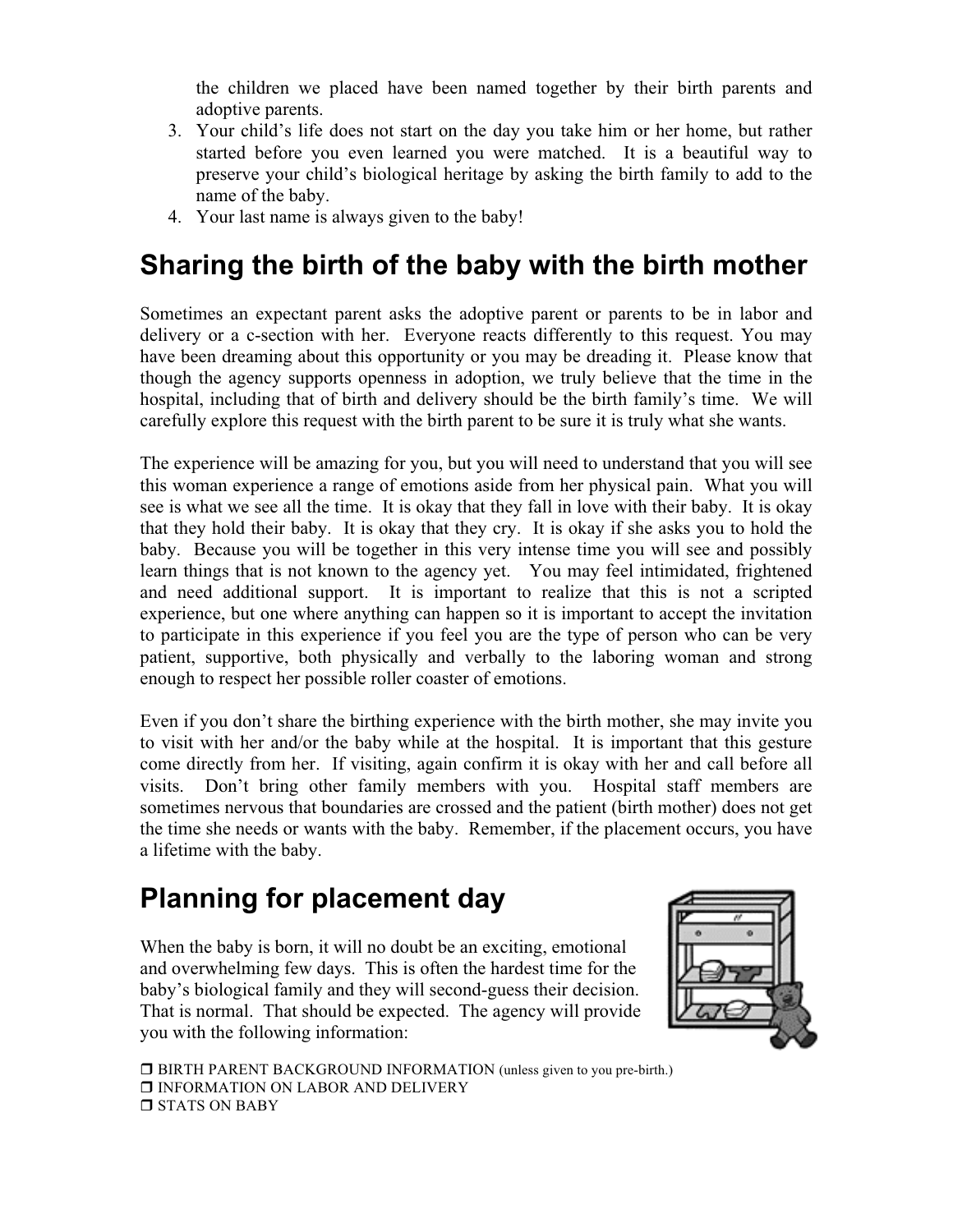! OPEN ADOPTION DESIRES OF BIRTH FAMILY (though you were provided this upon match, this may change after the baby is born.)

**I PLANS FOR BIRTH PARENT TO SIGN ADOPTION PAPERS** 

**I PLANS FOR PLACEMENT DAY** 

**IDISCUSSION OF FEES DUE AT TIME OF PLACEMENT** 

The following is information that the agency needs from you before you sign your adoption papers and before you pick up the baby:

! NAME, ADDRESS AND PHONE NUMBER OF PEDIATRICIAN

! FULL NAME AND SPELLING OF THE NAME YOU WISH TO GIVE YOUR BABY

**I ADOPTION ATTORNEY YOU WISH TO WORK WITH** 

! WHO WILL BE ATTENDING PLACEMENT DAY WITH YOU

The following are things you will need to bring with you on placement day:

 $\Box$  INFANT CAR SEAT (out of the box, and set up in your car. You will need to know how to use it!)  $\Box$  BABY BAG

! INFANT OUTERWEAR (based on weather – hat, blankets, bunting, etc. The agency will provide you with a "going home" outfit.)

! PLACEMENT FEES INCLUDING POST PLACEMENT FEES - CERTIFIED CHECK **I CAMERA AND/OR VIDEO CAMERA** 

! FRIENDS AND/OR FAMILY (only if you wish and based on the circumstances and logistics of the day.)  $\Box$  POSSIBLY A GIFT FOR BIRTH PARENT(S), such as flowers, candy, jewelry (with baby's birth stone, for example), photo album or frame, framed poem, an engraved gift, gift basket (bath and body spa products, etc.) or books (An adoption book or books, such as the following book, is a special gift to give.)

*A Birthparent's Book of Memories* by Brenda Romanchik - This beautiful package comes with fill-in-theblank scrapbook pages for a birth parent to fill out. There are sections for explaining the birth family's history, the pregnancy, the adoption process, the birth, and more. The birth parent can one day return the gift to the child. This book and other adoption related books may be found at www.tapestrybooks.com

If you are traveling a distance to pick up your baby, below is an additional list that may help you prepare.

#### **Out of State Adoption Packing List:**

Prepared by Teri Henick, STAR adoptive mom

**D DIAPER BAG WITH DIAPERING SUPPLIES** ! BLANKETS: 1 REGULAR COTTON, 3 RECEIVING, 2 SWADDLE, 1 SMALL QUILT TO USE IN HOTEL ROOM AS A CHANGING PAD BASE  $\Box$  WINTER COAT & HAT (AS SEASONALLY APPROPRIATE) **INEWBORN HATS: ABOUT 5** ! MITTS: 3 PAIRS  $\Box$  ONESIES: 8-10  $\Box$  GOWNS: 5-7  $\Box$  SOCKS: 8 PAIRS PLUS ONE PAIR OF BOOTIES  $\Box$  PJ'S: ONE PAIR **D** BURP CLOTHS: 7-10 ! OUTFITS: JUST A FEW ~ GOWNS ARE DEFINITELY THE MOST PRACTICAL FOR A NEWBORN. ! MICROWAVE BOTTLE STERILIZER OR DISHWASHER BASKET FOR PACIFIERS AND NIPPLES. ! BOUNCY SEAT: ASSEMBLED THERE. USED OFTEN IN HOTEL- ESPECIALLY HELPFUL FOR BABY TO SLEEP IN.  $\Box$  INFANT CAR SEAT WITH COVER **DIAPERS & WIPES DISPOSABLE INFANT WASHCLOTHS INFANT STAIN REMOVING PRODUCT AND DETERGENT** ! IF TRAVELING WITH ANOTHER CHILD OR CHILDREN, PACK LITTLE "SURPRISES" TO OPEN ALONG THE WAY, INCLUDING A SPECIAL ONE FOR THE HOSPITAL. (A DOLL AND CAR SEAT LIKE MOMMY'S).

When you are traveling out-of-state for an adoption it is impossible to know how long you will be there. If you can, DEFINITELY stay close to the hospital the baby was born at in a SUITE (with a separate bedroom and a kitchen). Call the concierge at the hotel and tell them why you are coming. They have amazing connections and often have a soft spot when they hear you are adopting.

I also brought with us:

Directions! Go to the Chamber of Commerce website for the city you will be staying in. They have some great recommendations. Also, if you won't be traveling with a GPS (which I highly recommend) print out directions to and from hospital, hotel, and restaurants in advance.

What we didn't bring:

Formula- didn't know what kind she would be on. The hospital provided more than enough to get us through the week and then some. Pack and Play- it was too cumbersome. We just used her car seat and the bouncy chair.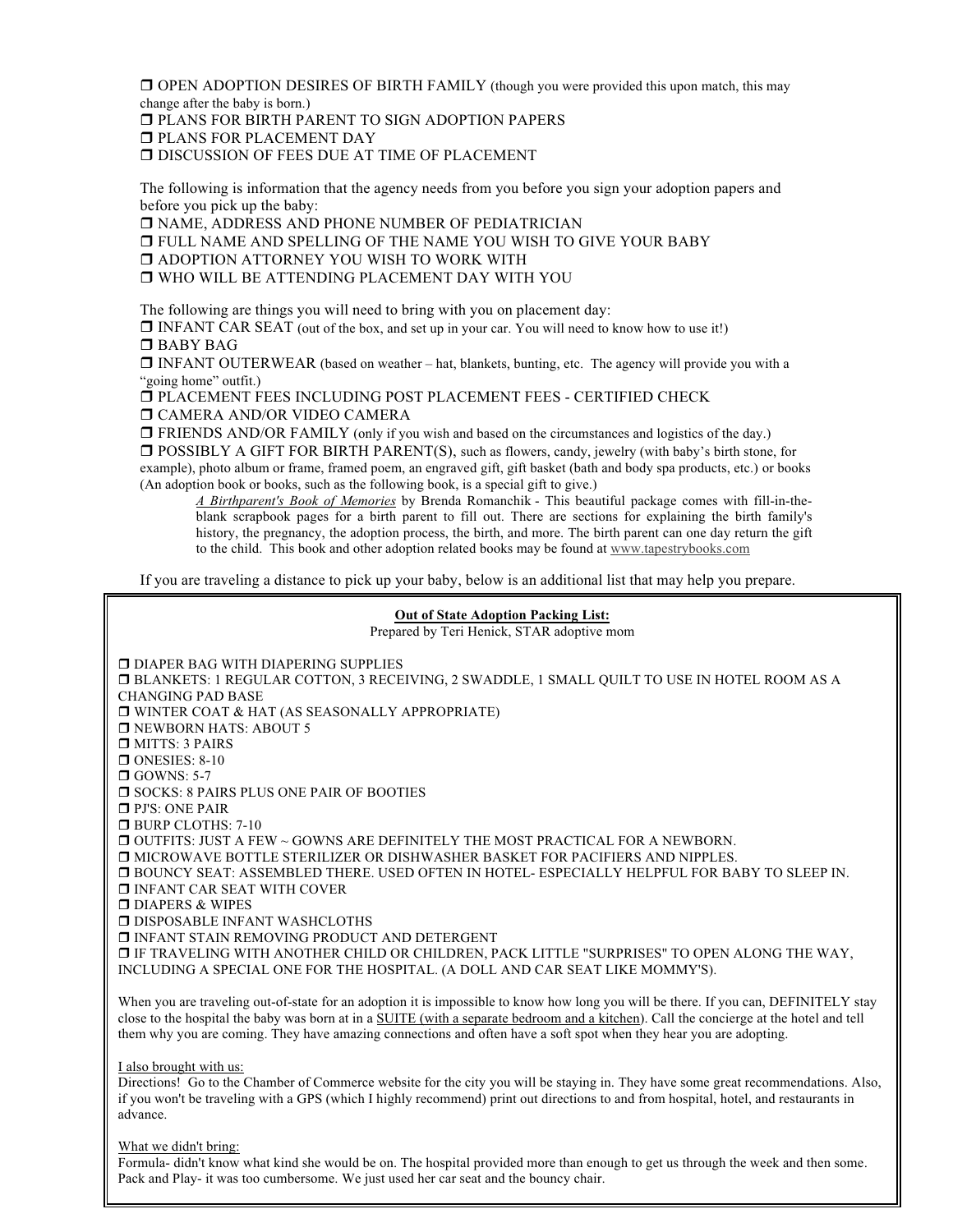## **Who should attend placement day with you**

Depending upon when and where "placement day" occurs, it is important to consider a number of things:

1. If you have a child or other children, it is often recommended that if they are younger than school age, they should probably stay at home with a family member or family friend. Why? Because placement day takes awhile, it is filled with signing of legal paperwork, discussing legal and other confidential information, and most importantly it is very emotional. It may involve meeting the birth parent(s) for the first time or witnessing the birth parents hand the



baby to you. Though this sounds beautiful, young children need supervision and attention and the staff of the agency will need you to be focused on the paperwork, the birth parents and of course the new baby.

2. Where placement day may occur. If it occurs at the agency office, then it is more conducive to invite your family members and friends by providing a time for their arrival, such as after the birth family has left, after the paperwork is completed, etc. However if placement occurs at a hospital, for example, then only the adoptive parents will be permitted.

# **Preparing for baby's arrival**

Some prospective parents decorate the nursery and purchase everything they can before a baby's arrival. Others are more superstitious and just can't purchase one thing until after the baby arrives. Some of these behaviors come from family traditions or from religious teachings. Within adoption, it may be best to take the middle of the road approach. It is usually not suggested to prepare a baby's nursery prior to adoption placement. Unlike a 9-month gestational period, you have no idea when your baby will arrive. It is also emotional for many waiting parents to view an empty nursery. Babies do not care what they sleep in. Purchasing cribs and bassinets can all be done after the child's arrival or shortly before you pick up your baby. Some good advice might be to register at baby supply stores or to keep a written record of the items, brands and quantities of items that you wish to be purchased. This list will be helpful to whomever you designate as "shopper" while you are busy picking up baby or as a gift list for those who wish to purchase something that you really want or need for baby.

The best way to prepare yourself for your adopted baby's arrival is to educate yourself about adoption, to connect with an adoption support group, and to talk with other adoptive parents who experienced "waiting" for their baby.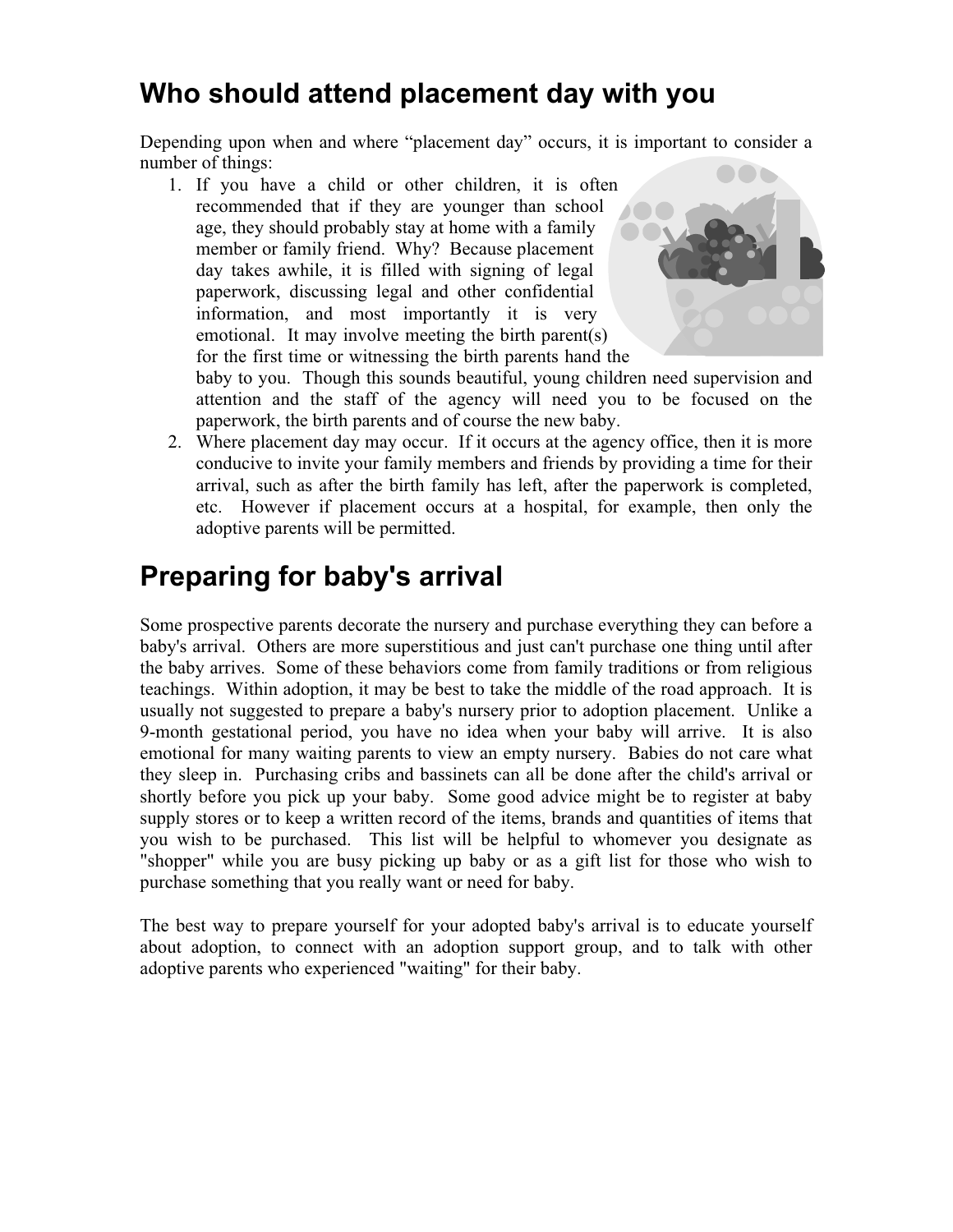# **Feelings you may be experiencing now**

*Relief:* You are matched.

*Fear:* Perhaps you have been matched before and it did not lead to a placement. Our advice is to do your best to relax and to think positive thoughts. While a match is not a definite placement, it is a very positive step in your adoption journey. The majority of matches do lead to placements.



*Happiness:* Being matched and planning to adopt is a very joyous experience. But if you aren't jumping for joy, relax! Sometimes our bodies don't react the way we imagined them too. Often we are so overwhelmed by so many thoughts and feelings that we forget to relax and enjoy.

*Worry:* Adoptive parents worry about many things just as biological parents do. You will worry about the baby's health, growth, bonding, birth family, and if this is your first child, you may worry if you will be a good parent or be able to change your lifestyle to include this new family member.

These are just some of the many emotions you may experience. All of these feelings are normal. By talking about your feelings with your significant other, family members, friends, your adoption agency, physician and support group before, during and after placement will help you feel "normal." Finding support systems is paramount when becoming an adoptive parent. Even if this is not your first parenting or adoption experience, no two cases are alike and no two babies are alike. Finding a comfortable support system will benefit you! Talk to the staff at Adoption S.T.A.R. if you need someone to talk to or if you need referrals to support groups and other adoptive families.

# **Preparing for parenting**

Now is a good time, if you haven't already, to begin thinking about what you need to know and do before your baby arrives.

It is time to identify a pediatrician if you haven't already. It is also a time to think about car seats and diapers and baby bottles. It is also time to educate yourself on "how to care for your baby." There are many classes offered at local hospitals on baby care, though they may not be adoption focused they may be helpful to you, but check there content before signing up. Adoption STAR runs a "Baby Care Class" geared specifically for those seeking to adopt a newborn, so check the agency calendar to see if one is coming up.

Even if the match does not lead to a placement, it is still worthwhile to begin your "how to care for your baby" education. Your best teachers are your family and friends who are already parents!

The next few pages will briefly cover some topics that you should become familiar with.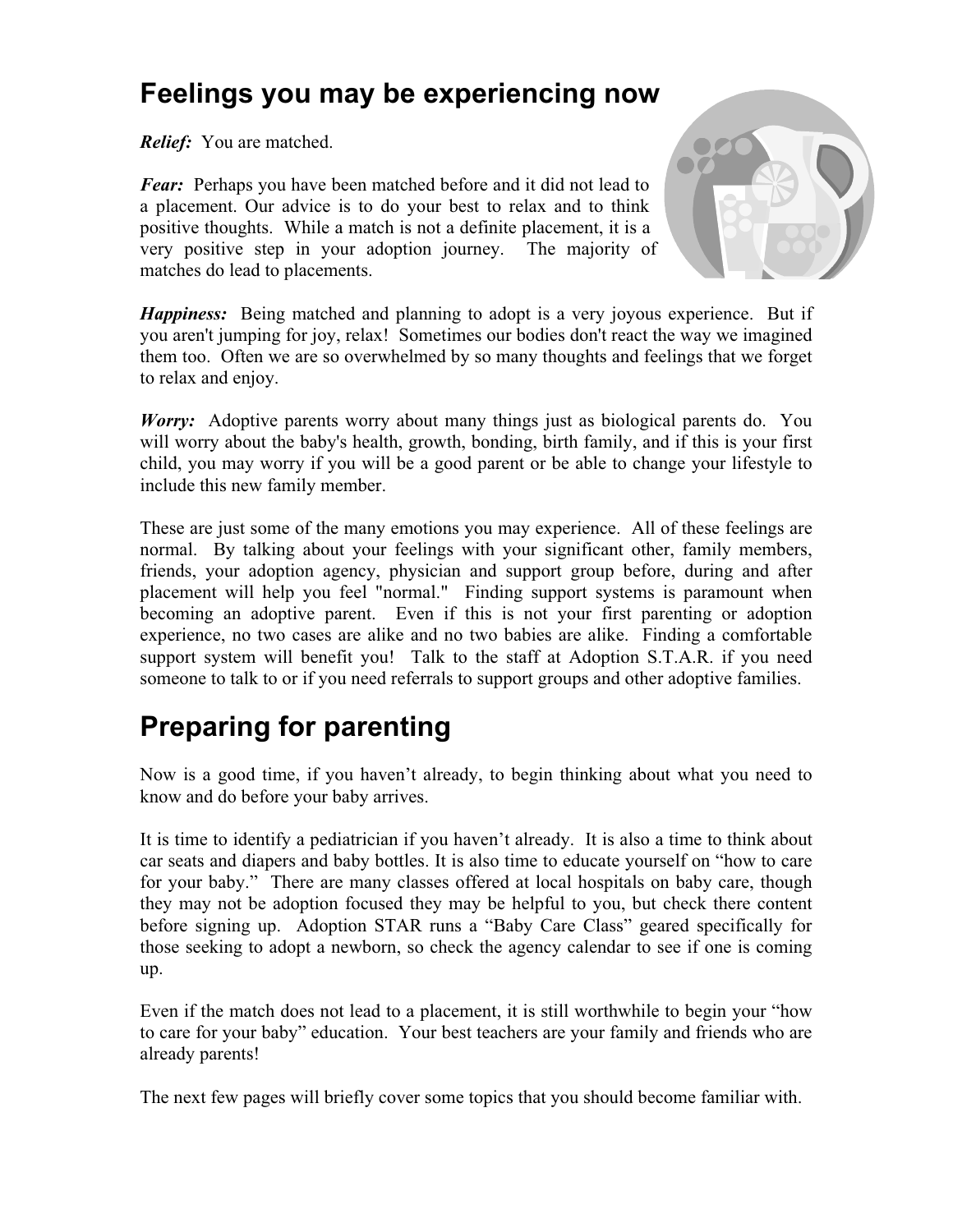# **Falling in love**

Some adoptive parents report falling in love with the child even before the baby is born. Others think they will fall in love with their baby at first sight. Sometimes that happens. Sometimes it may take time. Don't be concerned if you have mixed feelings at first.



Just remember that getting to know each other is the first step to

falling in love. Right now you can only imagine what the experience of meeting your child will be like. Babies often surprise people. Newborns often have heads shaped oddly, are bow-legged, have lots of hair or no hair at all. Their skin coloring may be odd at first because they are brand new. Belly buttons look awful and their skin may be wrinkled or flaky.

Falling in love with your baby may take time and that's okay.

#### *Babies have many different behaviors*

Some babies are described as active and move a lot. They wave their arms and kick their legs. Others are very quiet, very calm and sleep a lot.

Some babies sleep and eat on a schedule. Others do not.

Some babies sleep through the night quickly. Some do not.

Some babies like outings and new adventures, and some take a long time to warm up to those experiences.

Some babies have long attention spans and others get bored quickly.

Some babies cry often and need calming. Other babies may find ways to calm themselves, such as sucking their fists.

Some babies are cuddlers and some are squirmers.

You may question, *"Does my baby behave this way because she is like her birth family, because she may have been prenatally exposed to substances or because of the way we react to her?"* Is there an answer to this question? Perhaps the answer is yes to all those questions. Or perhaps the baby is behaving the way she does "just because" it is who she is. As adoptive parents we must be aware and consider all possibilities, but we must also not overwhelm ourselves with concern for what appears to be behavior that many babies experience. If ever there is a concern about your baby's behavior, without hesitation, you should contact your family pediatrician.

# **Baby Care**

Feeding, diapering, bathing and dressing your baby are important and necessary childcare steps and ways to get to know each other. But there may come a time when you don't know what your baby needs or wants. This is not only common with adoptive parents, but biological parents go through this too. Just because you did not physically give birth to this baby doesn't make you any less skilled in caring for him or her. It is okay if you are new at this and feel worried. Remember that you are not alone and you can receive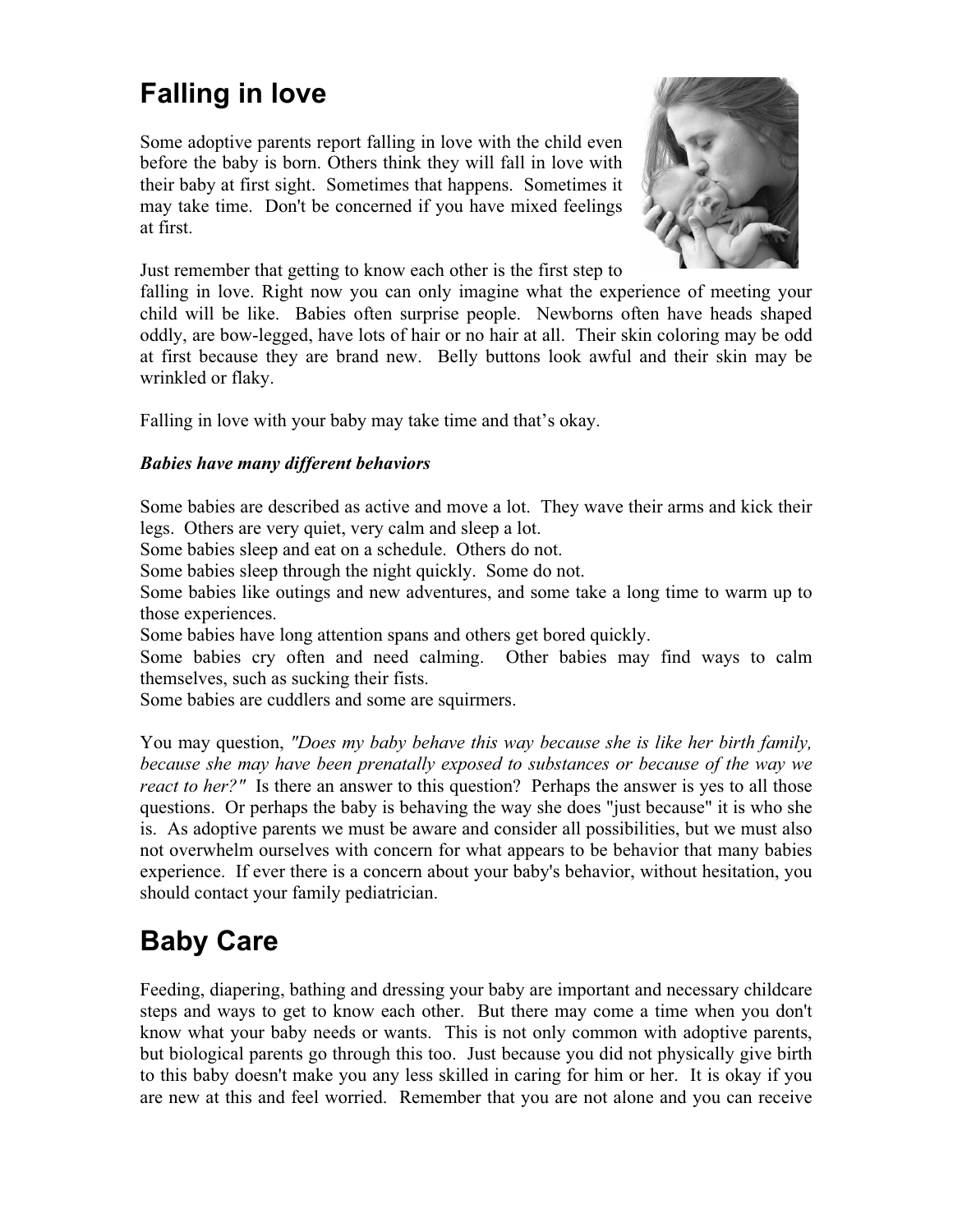lots of information and support from Adoption S.T.A.R., your adoption support group, your pediatrician, family members and friends and from your new baby too.

#### *Babies will try to let you know what they need by crying*

Consider many things if your baby cries. When was the last time the baby ate? Did the baby burp after feeding? Does the baby need a diaper change? Babies cry when they are lonely, sick, cold, hot, colicky, over stimulated, in pain and sleepy. Sometimes babies cry when they don't "need" anything. Babies often need to get rid of energy when they have too much of it. Many babies have "fussy periods" everyday. You may begin to realize that this period shows up around the same time every day. You will get used to your baby's cry and begin to notice if his cry sounds different which may indicate that he is not feeling well.

When you find that you are having trouble consoling your crying baby, try gently rocking your baby. A rocking chair is a wonderful thing to have! Sing or talk softly to your baby. Play music for your baby. Take a walk with the stroller or a ride in the car. And lastly, picking up a crying infant will not spoil him.

# **Feeding**

#### *Breast feeding*

Adoptive parents are often surprised to hear that they may be able to breast-feed their adopted newborn. However, since preparations need to be made, this plan needs to be well established prior to picking up your baby. For more information on adoption breast feeding:

Books:

Breastfeeding the Adopted Baby Debra Stewart Peterson Corona Publishing Company, 1995 Some people are surprised to find out that you do not need to have been pregnant in order to breast-feed. This book gives practical information and emotional support to breastfeed an adopted baby.

Nursing Your Adopted Baby Kathryn Anderson La Leche League International, 1986

The Nursing Mother's Companion 4th Edition,

Kathleen Higgins

Though not specific to adoptive nursing, it is an excellent resource book for breast feeding.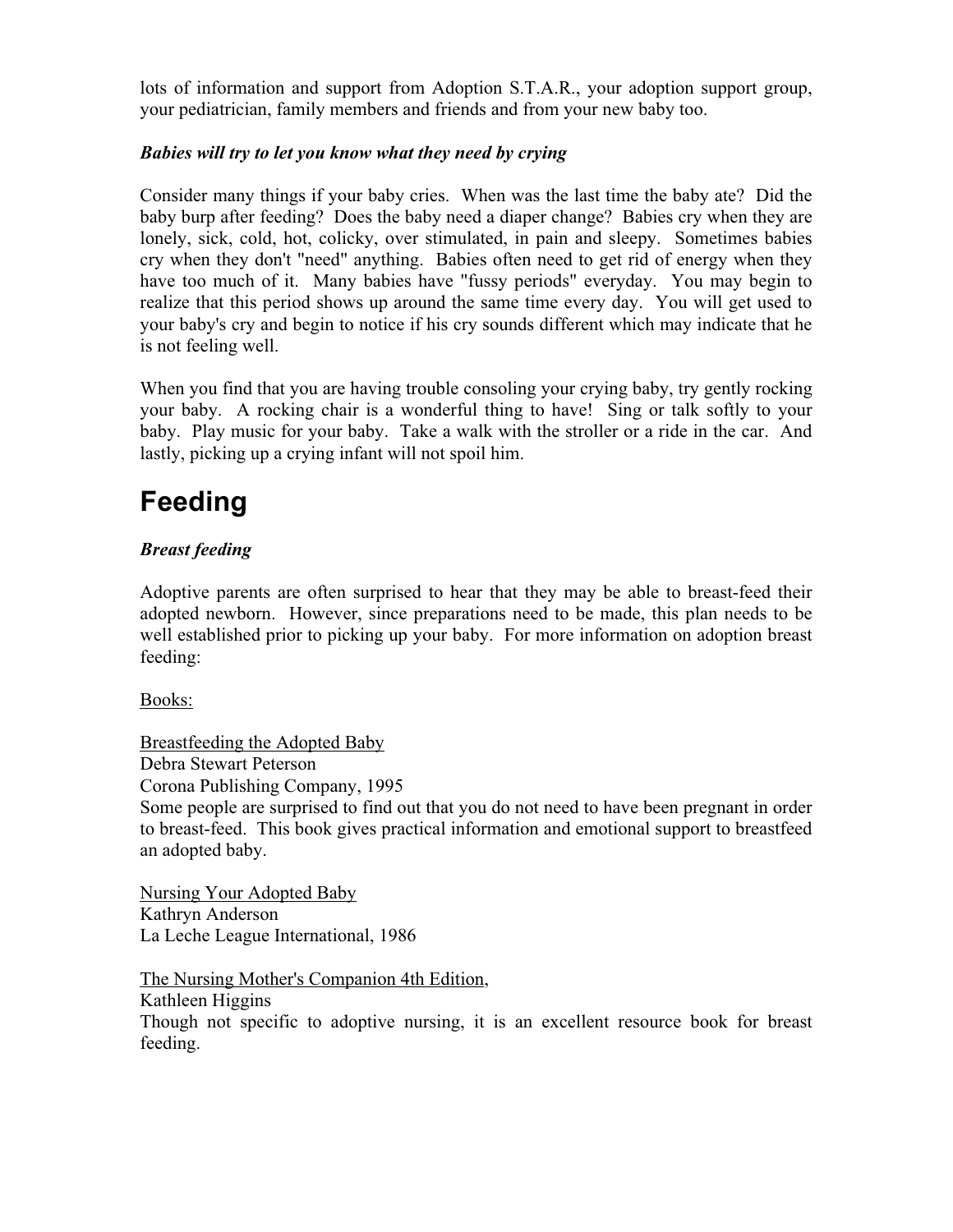#### Internet support:

Adoptive Breastfeeding Resource Website http://www.fourfriends.com/abrw/

Adoption and Breastfeeding Information and Support http://members.tripod.com/~Darillyn/

Adoptive Breastfeeding Information from the La Leche League http://www.lalecheleague.org/NB/NBadoptive.html

The Care Connection  $\sim$  Lactation and Wellness Center (located in Amherst, NY) http://www.careconnectiononline.com/

#### *Formula feeding*

There are three basic types of formula: ready-to-feed, concentrate, and powder. Ready-to-feed is usually considered the most convenient because you just pour from the can and serve. Ready-to-feed can come in large and small sizes, the small cans make it easy to travel with. Concentrate takes a little more effort as it must be mixed with an equal amount of water before feeding. Powder must also be reconstituted with water, but has the advantage of a long shelf life in the can.



Powder is also lightweight and handy for travel (as long as you have water easily accessible to you.). Each formula type is nutritionally equal and your choice will simply depend on your needs and lifestyle.

There are many brands of formula. Your infant will be discharged to you with a specific brand of formula. This formula was given to the baby from the hospital. Discuss the formula and its preparation with your pediatrician. Do not change formulas without first discussing it with your pediatrician. If your baby is doing well on a particular formula there may be no reason to switch the brand.

Sterilize all bottles, nipples, rings and preparation utensils in boiling water after purchasing them and before offering them to baby. Always wash your hands with soap before handling the clean bottles and before feedings. Before mixing a bottle of formula, be sure the water you are using is healthy. If you have well water make sure you had it checked out. The use of tap water is usually fine. If you choose to boil water, cool it before mixing formula with it.

Formula should be warm or room temperature, not hot. Be sure to check the temperature of the formula on the inside of your wrist before feeding to the baby. NEVER heat formula in the microwave as it heats unevenly and creates "hot spots" that you may not determine when testing it.

Remember not to re-use formula once your baby has eaten from that bottle due to bacteria growth. Store prepared formula in the refrigerator for up to 24-hours.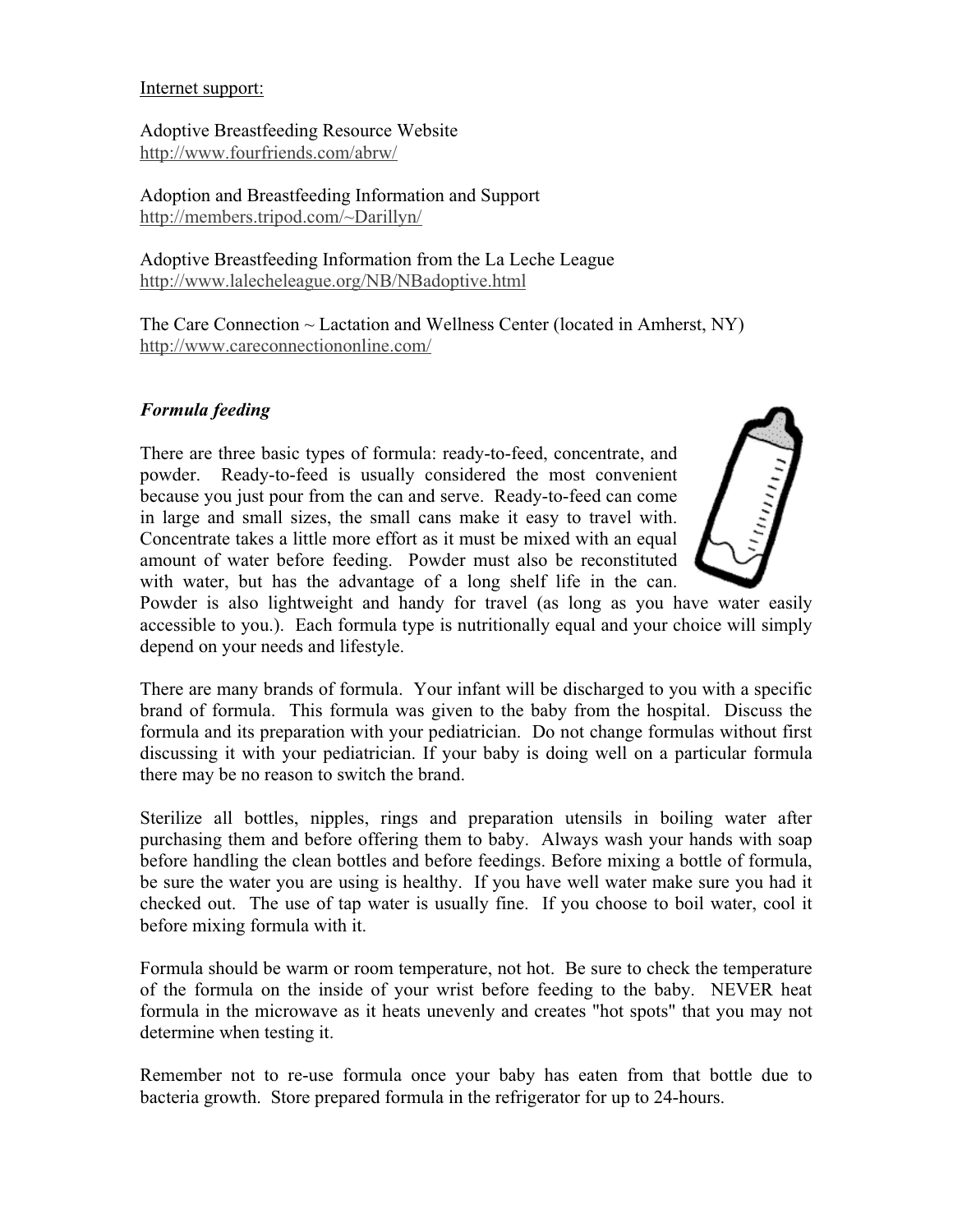Many babies spit up after they eat. You may use a bib or a cloth under the baby's chin. Babies usually feed every two to four hours during the day and on demand during the night. Newborns consume 2 to 3 fluid ounces during each feeding. This quickly increases as the baby grows. Babies usually let you know when they are full. He may turn away from the nipple or simply stop sucking. Gas bubbles can make a baby feel full before they have had enough so try burping and then offer the bottle after burping to see if the baby wants more. Burping your baby halfway through and at the end of each feeding is recommended.

For the first few weeks, a newborn may eat eight to twelve times in a 24-hour period; older babies eat less frequently. Each feeding can take 20 minutes or more depending on how vigorously your baby eats.

New parents often wonder if the baby is eating enough. It is easy to measure the outcome. Keep track of the amount of formula the baby consumes in a 24-hour period (your pediatrician and your post-placement adoption worker will most likely ask you this question so it is good to have the information at hand.) You can also keep track of the number of baby's wet and dirty diapers. Also weight gain is the best indicator that your baby is getting enough to eat.

Remember during infancy it is not necessary to offer your baby water, often this will fill him up and then he may not be interested in taking the formula he needs.

The use of pacifiers is strictly up to the parent. Just remember NEVER to tie a pacifier onto the baby or around the baby's neck.

## **Sleeping ~ For Baby and Parents**

#### *Baby*

It is common for a newborn to have his days and nights mixed up. Most babies take frequent short naps and have one longer sleep period. If you notice your baby's longer sleep period occurring during daylight you may need to teach your baby the difference between day and night. Some suggestions include, not letting him sleep longer than four hours between feedings



during the day and when the baby is awake during the day keep him a part of the house hold and family activities. Also don't try to reduce the noise while he is sleeping. Babies can easily get accustomed to the normal "daily" noises of telephones ringing, vacuum cleaners, door bells and siblings playing. He will adjust to his environment and be able to sleep through the "noise."

At night you will want to reduce stimulation and keep the lights low. Feed your baby on demand and infants should not be wakened unless it has been six hours or more between feedings. When your baby wakes for a feeding have all the supplies ready so you won't have to spend time preparing everything. Speak in a softened tone, cuddle, and feed baby in a darkened room and after the feeding return baby to his crib or bassinet. This will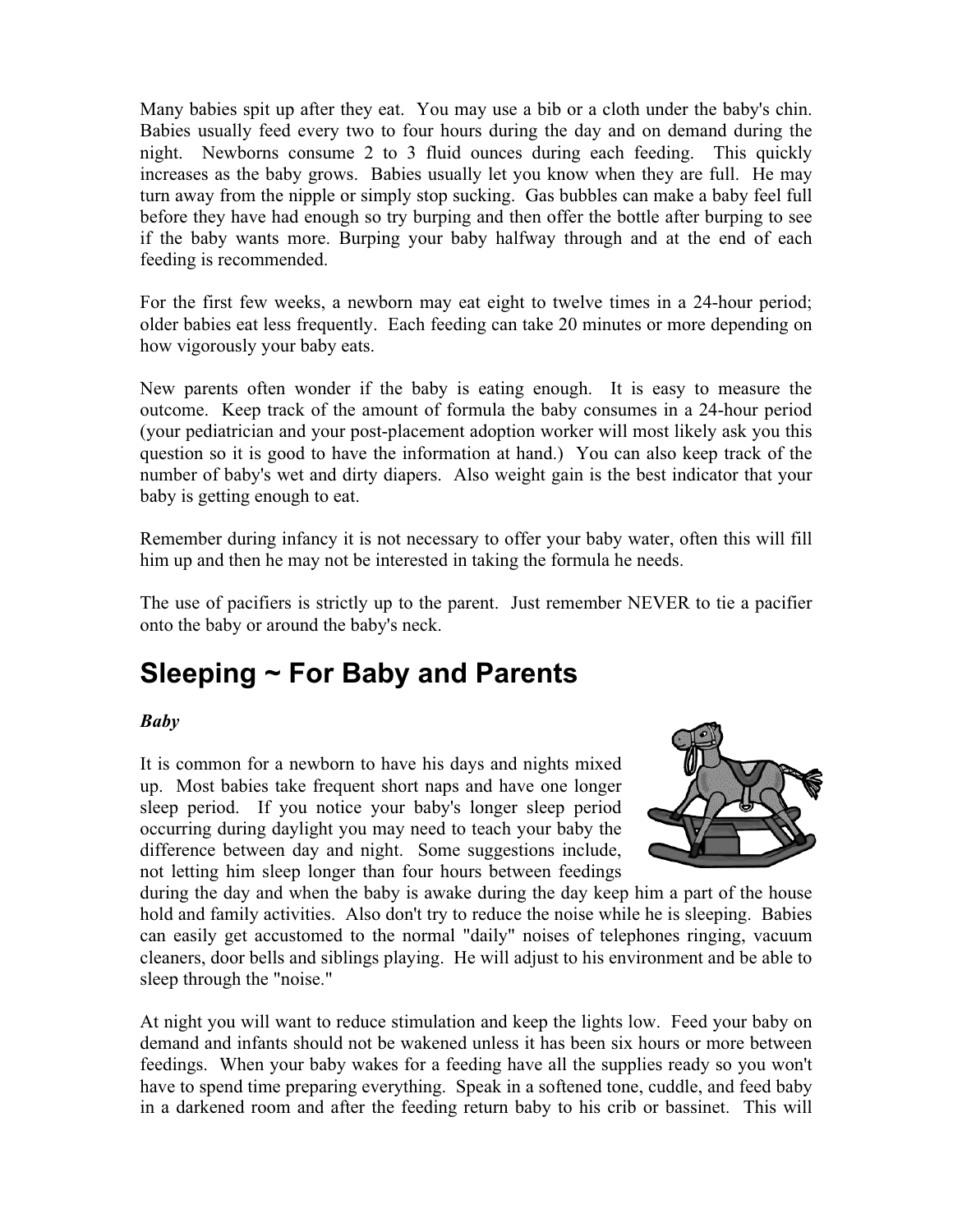teach baby that at night or when it is dark, it is not the time to play, but to feed and return to sleep.

Sleep positions have been an ongoing debate for years. Currently, it is suggested to place infants on their backs or sides to sleep. Please discuss sleeping positions with your baby's doctor.

#### *Parents*

What about sleep for the new parent? It is normal to become sleep deprived and feel exhausted. However, while it goes along as part of parenting, it is also not healthy. If possible, nap when the baby naps. Don't be shy to ask a friend or family member to stop by and help out so you can get some sleep. You may think you will feel tired forever, but it is amazing how our bodies get used to the change.

Remember also to exercise and to eat a healthy diet. Not only should you care for your baby, you must not forget to take care of yourself.

# **Diapering**

Just like formulas, there are many brands of diapers out there. You will need to choose the diaper you like the best. The hospital and adoption agency will send you home with sample diapers. You do not need to use those brands.



A baby will go through many diapers in one day. Most of the diapers will be wet but many may have stools as well. A newborn

can move his bowels ten times a day or just one time a day and that is still normal.

Before you begin to change your baby's diaper, be sure you have all the necessary supplies within easy reach. NEVER leave your baby alone on the changing table. Remove the dirty diaper and wipe away as much stool as you can with the front of the diaper. Use a warm, wet wash cloth to clean the entire diaper area, paying special attention to folds and creases. Do not use store bought wipes on a newborn. It is usually recommended not to use wipes until the infant is more than one or two months of age.

For baby girls, always wipe front to back to prevent stool from getting into the vaginal area. This will help prevent vaginal or urinary tract infections. Female infants may have a bloody discharge that you notice when you change her diaper. Do not let this concern you as it is common and it is due to hormones left from the pregnancy.

For baby boys, special attention must be paid if the baby was circumcised. If the area is still very red, place a generous amount of Petroleum jelly to the tip of the penis after cleaning with warm water. This will prevent the diaper from sticking and protect the new circumcision site from stool and urine until it heals.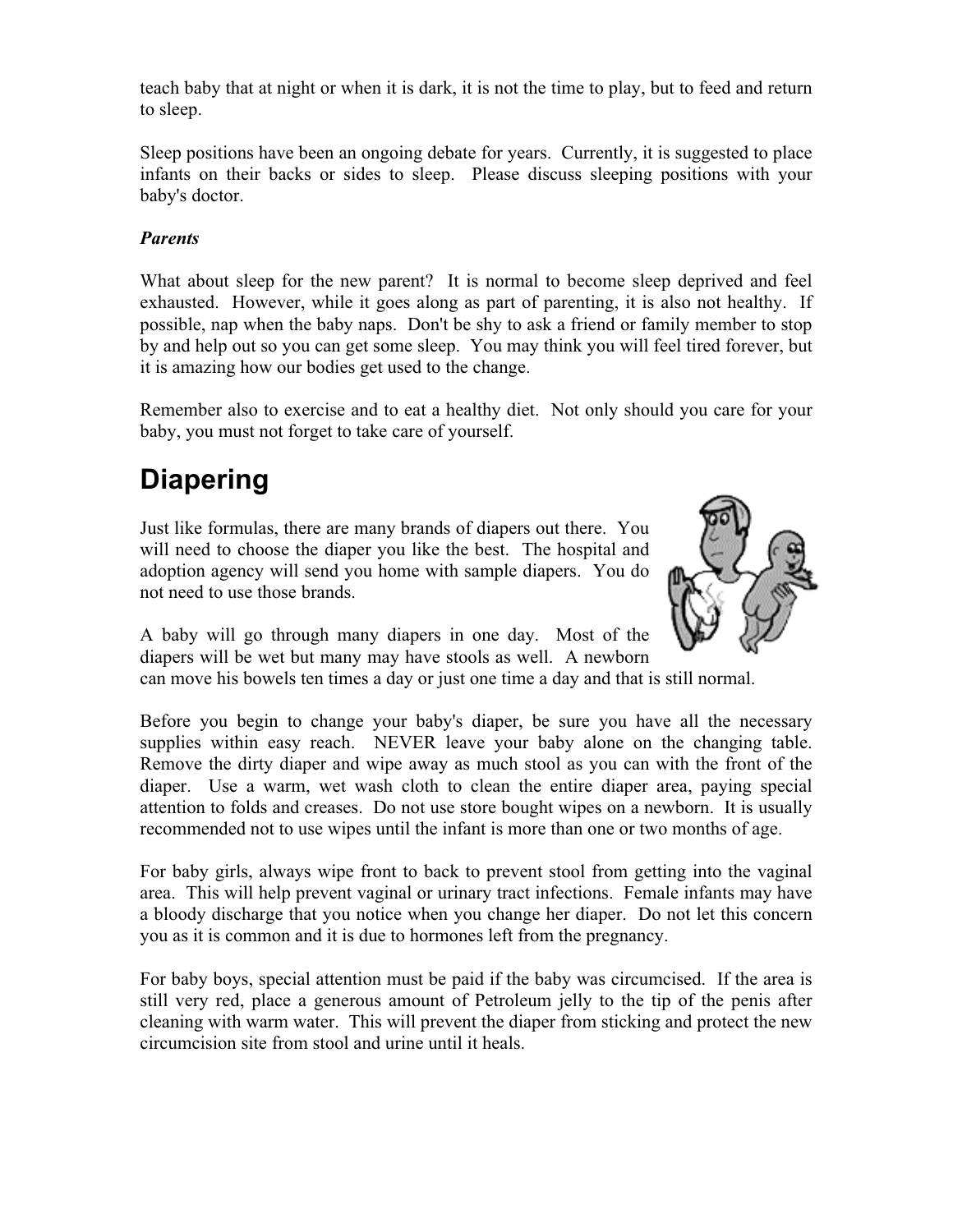Once the diaper area is clean, pat it dry and if possible, allow the area to have some air without a diaper. This will help prevent diaper rash. You may also apply a thin layer of Petroleum jelly to the entire diaper area to help keep wetness away from your baby's skin.

# **Cord Care**

If you have never seen a newborn with an umbilical cord stump then it may surprise you. Often the child's belly button area (including belly) has been covered with a blue or purple looking dye to prevent infection. This will disappear within a short time with washing.

Years ago, it was suggested to continuously clean the cord with rubbing alcohol. Now pediatricians report that it prolongs the cord from falling off. Until the umbilical cord falls off and is healed, you should not cover that area with the diaper. If necessary, fold the diaper down below the stump to allow air to get to the umbilical cord. The cord will fall off within one to two weeks. Call your pediatrician if the cord gives off a foul odor, bleeds or leaks puss.

The most important thing to remember is not to give your baby a tub bath until the cord completely falls off. Instead, an infant must receive sponge baths. (See bathing below.)

# **Bathing**

Until the baby's umbilical cord falls off and the area is healed (and a boy's circumcision is healed), you will need to give your baby a sponge bath. It is not necessary to do so everyday. Infants do not get very dirty and frequent baths may dry out their delicate skin. Many soaps leave baby's skin tight and uncomfortably dry. You may give a sponge bath simply with warm water. If you feel you wish to use something more, then use a nonsoap cleanser, like Dove. Bathe the baby in a warm area and make sure all your supplies are within immediate reach. NEVER leave the baby unattended.

The best way to sponge bathe the baby is to lay him on a large towel in the kitchen or bathroom and undress him, leaving his diaper on. Wrap the baby in a smaller towel to keep him warm. Have a basin filled with warm water. Check the basin water temperature with your wrist or elbow. Dip a Q-tip or cotton ball in warm water and squeeze out excess water and wipe each eye from the inner to outer corner, using a separate cotton ball for each eye. Wash the baby's face with plain water on a wash cloth. Moisten a Q-tip with warm water and gently clean inside each nostril and the outer portions of his ears, using a clean end for each nostril and each ear. NEVER insert the Qtip into the ear canal.

To clean hair, keep baby wrapped in towel and wet his head with a wash cloth and lather a small amount of the non-soap cleanser such as Dove or a delicate baby shampoo into your hand and apply to the baby's head. Rinse the baby's hair completely with warm water and gently towel-dry his hair before continuing the sponge bath. Place the baby back on the towel and remove his diaper and wash his body with warm water or a small amount of the non-soap cleanser. Pay special attention to the folds and creases in the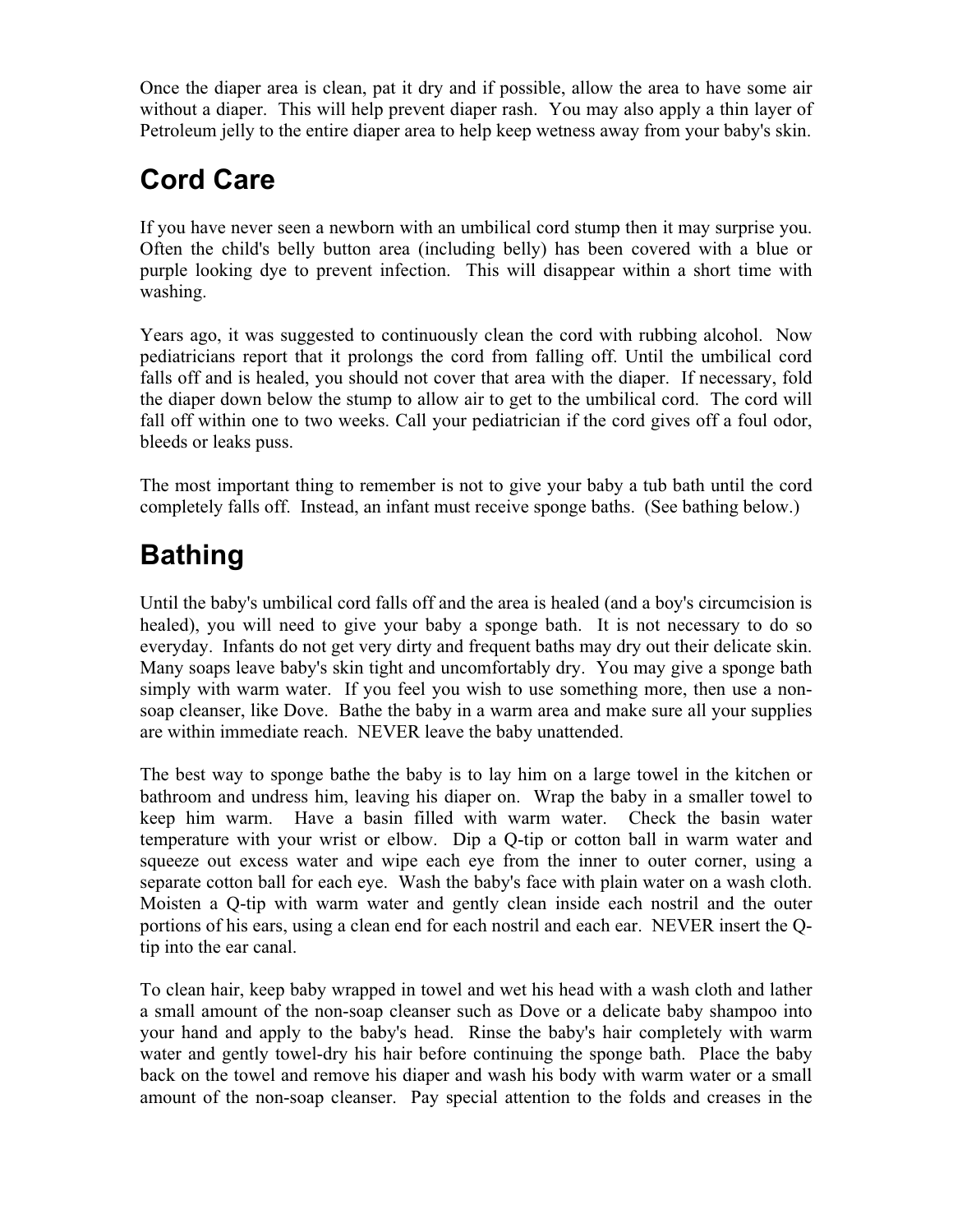diaper region. If your baby boy has been circumcised use plain water on his penis until it has healed. After drying your baby off, clean the umbilical cord with alcohol as described earlier.

Once a baby can be immersed in a tub, use the small tubs made for babies. Wash the baby similarly as described above. Bath time should be enjoyable and not just a chore. New parents are often tempted to immediately use the sweet smelling baby baths and lotions that they have received or pre-purchased. Please hold off from using those items until the newborn is a little older. Babies smell good without them!

# **Clothing**

Many new parents worry about how to appropriately dress their baby. Dress your baby in easy-care and comfortable fabrics and remember to take consideration of the weather. We have a tendency to over bundle our babies. Dress your baby the way you would dress yourself for an outing. The most you would dress your baby in is one more layer than you are wearing.

# **Laundry Care**

While it may be more expensive, it is usually recommended to use a specialized baby laundry detergent in the first few weeks or months of the baby's life. Dreft is one name brand that is recommended. Many laundry detergents contain perfumes and cleaning agents that are known allergens and can cause skin reactions. You may be able to tell



if your baby's skin is extra sensitive. Look for dryness and itching, skin rashes and irritation from diaper or clothing.

You will find that you are doing laundry frequently and changing your baby often. Baby may spit up and have formula stains or leaks from the diaper region. Wash clothes often to prevent stains.

## **Common Newborn Conditions**

*Blocked tear ducts:* A mild infection can cause a tear duct to become partly blocked causing your baby's eyelids to stick together. This isn't serious, but you should see a doctor. In the meantime, soak sterile gauze pads into warm sterile water and place pads on baby's eyes to soften the discharge and then gently wipe it away.

*Constipation:* A hard, dry stool that is difficult to pass can be classified as constipation. Your doctor may have suggestions on how to help your baby. Often placing a rectal thermometer into Petroleum jelly and then gently into your baby's bottom is a way to open up the area a bit and allow for bowel movements to pass easier.

*Cradle Cap:* This is caused when baby's skin produces too much of a waxy, oily substance called sebum. Massage baby's scalp with mineral oil to loosen the scales then shampoo and comb hair. When cradle cap stays around for awhile, carefully use a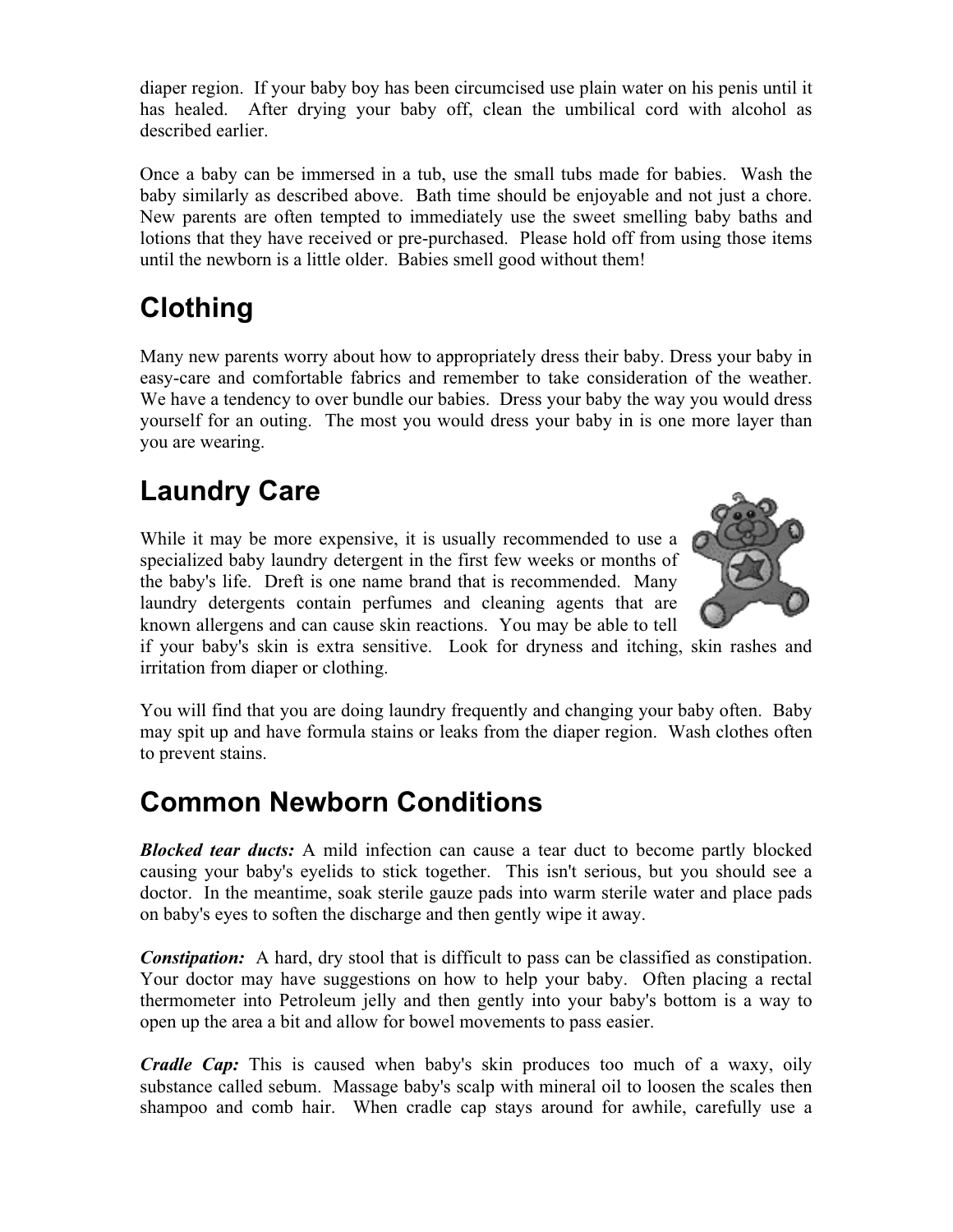dandruff shampoo by placing a small amount in your hand and lathering into baby's hair and scalp being very careful not to get the shampoo on the baby's face or near his eyes. Leave the shampoo in for three to five minutes then rinse away thoroughly and comb through.

*Spotty Skin:* Many newborns have blotchy or spotty skin. Some have little white spots on their faces caused by plugged pores. African American, Indian, Hispanic and Asian babies commonly have bluish-black spots on their back, shoulders, buttocks, and genitals known as Mongolian spots. Mongolian spots are common birthmarks, especially in babies with darker skin pigmentation. They are less common in Caucasian babies. Mongolian spots appear as blue to gray patches, usually over the lower back and buttocks, and sometimes in other areas, including the upper back, shoulders, arms, and legs. They are caused by pigment-producing skin cells that don't quite make it to their normal position during development. The pigment in the cells reflects light shining on the skin, giving the spots their blue-gray color. Mongolian spots are harmless, and they fade on their own with time, usually disappearing completely by a few years of age, so they need no treatment.

These spots are not the cause of any illness or abuse. The Mongolian spots mentioned here are important for new parents to be aware of since unfortunately not all physicians or child-care providers are familiar with them and may mistakenly fear abuse. These areas should be called to your pediatrician's attention.

## **Babies that need special care**

You may be planning on adopting a baby that has special needs or is at-risk for developing special needs. You will be provided with as much information as possible on the child's special needs and medical history. You will be told about the possible developmental stages your child may struggle with or challenges your child may experience medically, physically, socially and educationally. These are only challenges that your child may experience due to the at-risk situation of his birth or genetic history or due to the diagnosis given at birth.

No one can predict the outcome of any child. However, with appropriate education, information, and support, a family can raise a child with special needs or at-risk for special needs feeling prepared to care for and love such a child and with knowledge on how to obtain the resources the child may need.

All adoptive parents require support, but most importantly, parents who choose special needs adoption must be prepared and willing to seek and receive support before and after child placement.

## **Concerns with baby**

Don't be afraid to call your child's pediatrician if you think that something may be wrong. Some warning signs that should prompt you to call your doctor are:

• A high fever.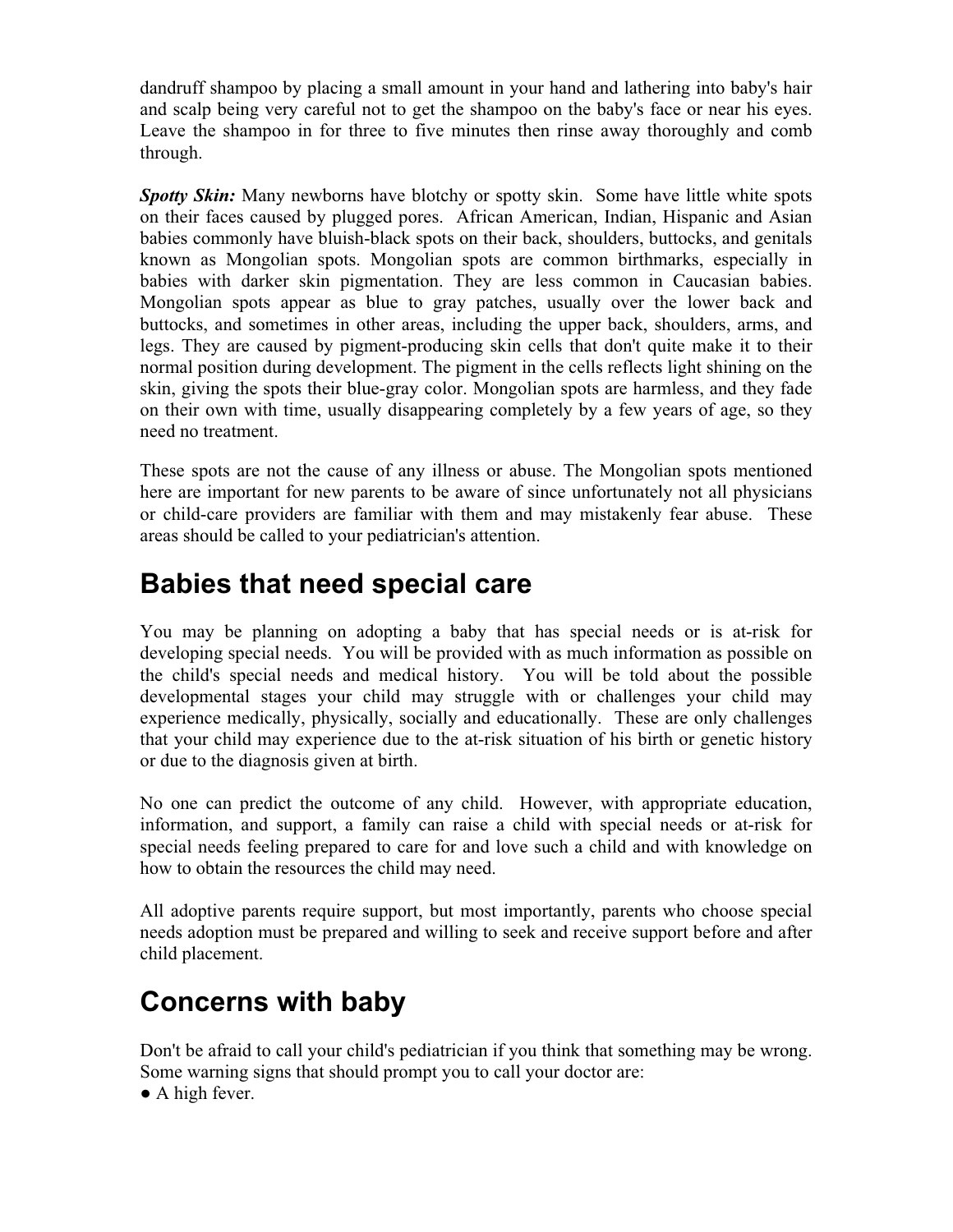- A strange skin rash.
- Serious injury or bleeding that cannot be stopped by pressure.
- Difficulty breathing.
- Recurrent vomiting.
- ! Appears to be in pain for more than 30 minutes.
- ! An obvious increase in the wateriness of bowel movements.
- Overly cranky or fussy for more than a day.

## **Pediatric care**

If you haven't chosen a pediatric group and a pediatrician for your new baby, now is the time to do so. This physician will get to know you and your baby very well. It is very important to share your baby's birth and background information with the pediatrician. Any copies of medical reports or other related information should be provided to the baby's doctor.

Your pediatrician will educate you on the visits needed for well baby care. He or she will tell you about the required immunizations and most likely will provide you with an immunization booklet to keep track of your child's shots. The immunization record is important information to have as your child grows. Day cares and schools will require this information and Adoption S.T.A.R. will inquire about it during your post-placement period.

You should feel comfortable with your pediatrician and feel empowered to ask questions. If for some reason you are uncomfortable with your pediatric practice, we would encourage you to interview other doctors that will best meet your family's needs.

## **Parent survival**

Every new parent feels stress. Do not feel guilty about that. Even though you waited and wanted this baby so much, your life changes completely. Most new parents have ups and downs. You may feel happy, proud and excited one day and then sad, lonely or overwhelmed the next. While biological mothers may experience "post-partum blues or depression," adoptive parents may also experience "after-baby blues." The emotional roller coaster of adoption may have taken its toll on you. Your home may be flooded with well meaning family members and friends, you may feel sleep deprived and you may not have had the immediate bonding experience you fantasized about. You may wonder if you made the right decision to adopt, you may wonder if you are doing things "right," your house may be cluttered with baby supplies and gifts and dishes in the sink! All of this is normal.

If you feel you or your significant other is not coping well with these changes and new feelings, please contact Adoption S.T.A.R., your post-placement adoption worker and your adoption support group for help.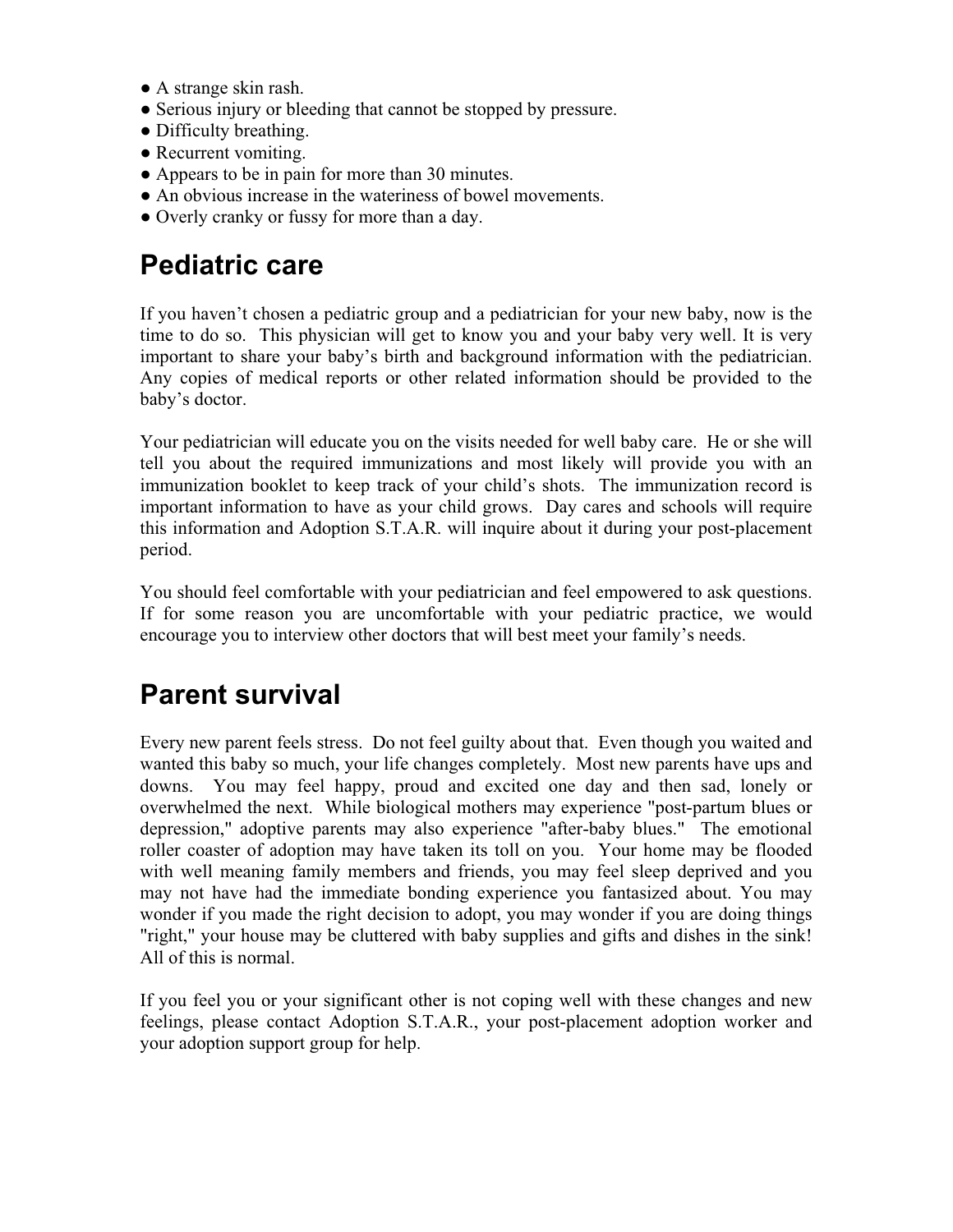#### *Some parent survival tips*

Parents need to remember to find time for them too. So take a walk in the sunshine for a few minutes! Read a good (non-adoption or baby) book! Call or get together with your best friend. You and your significant other can take turns watching the baby in the evening while one of you takes a drive around the block, a walk in the mall, or out for some dessert -- just to get a break from routine baby care.

In two parent homes, many new parents report that caring for a baby together made them feel closer to each other. Other times though relationships are put to the test. Especially during night-time feedings! While you most likely have heard this before, it is still important to find time when the two of you can be alone. Find someone you can trust to care for the baby even if it is for a short time. Time alone with each other can simply consist of taking a walk together, setting up a time just to talk, or making a date with each other. Don't forget to give each other praise in your new roles as parents.

Also learn to live with a little clutter. Eating off paper plates for a month never hurt anyone! Realize that projects now need to be done in increments and may not be done as quickly as you were used to or hoped for.

# **Discipline**

It is important to realize that babies NEVER need to be disciplined or punished. If they are overly fussy or cry often then they need attention. As your child passes the age of one year you will begin to need to become consistent and clear about household rules and safety. But during the baby period, discipline is not necessary.

# **Safety**

Some parents don't worry about safety until their babies are older. However, accidents can happen at any age. Here are some tips:

- Never leave young children or animals alone with your new baby.
- Be sure that your baby's nose is not covered and always free to breathe.
- Never leave pillows, toys, balloons, string, or plastic bags in your baby's crib.
- Crib bumpers should be made of heavy plastic or fabric and tightly tied to the crib.
- Never leave your baby alone on a table, bed or counter top. Not even for a second! Even if your baby has not rolled over yet, keep in mind that the first time your baby rolls over may be just the time you left him or her alone.
- Have all the supplies you need in order to change or bathe your baby at reach so that you are not tempted to leave the baby's side.
- If you bathe or shower with your baby, be extra careful as a baby's body will become very slippery. Take extra care in getting out of a tub or shower while holding the baby.
- Keep the phone number for poison control and other emergency numbers handy.
- Never shake or hit your baby.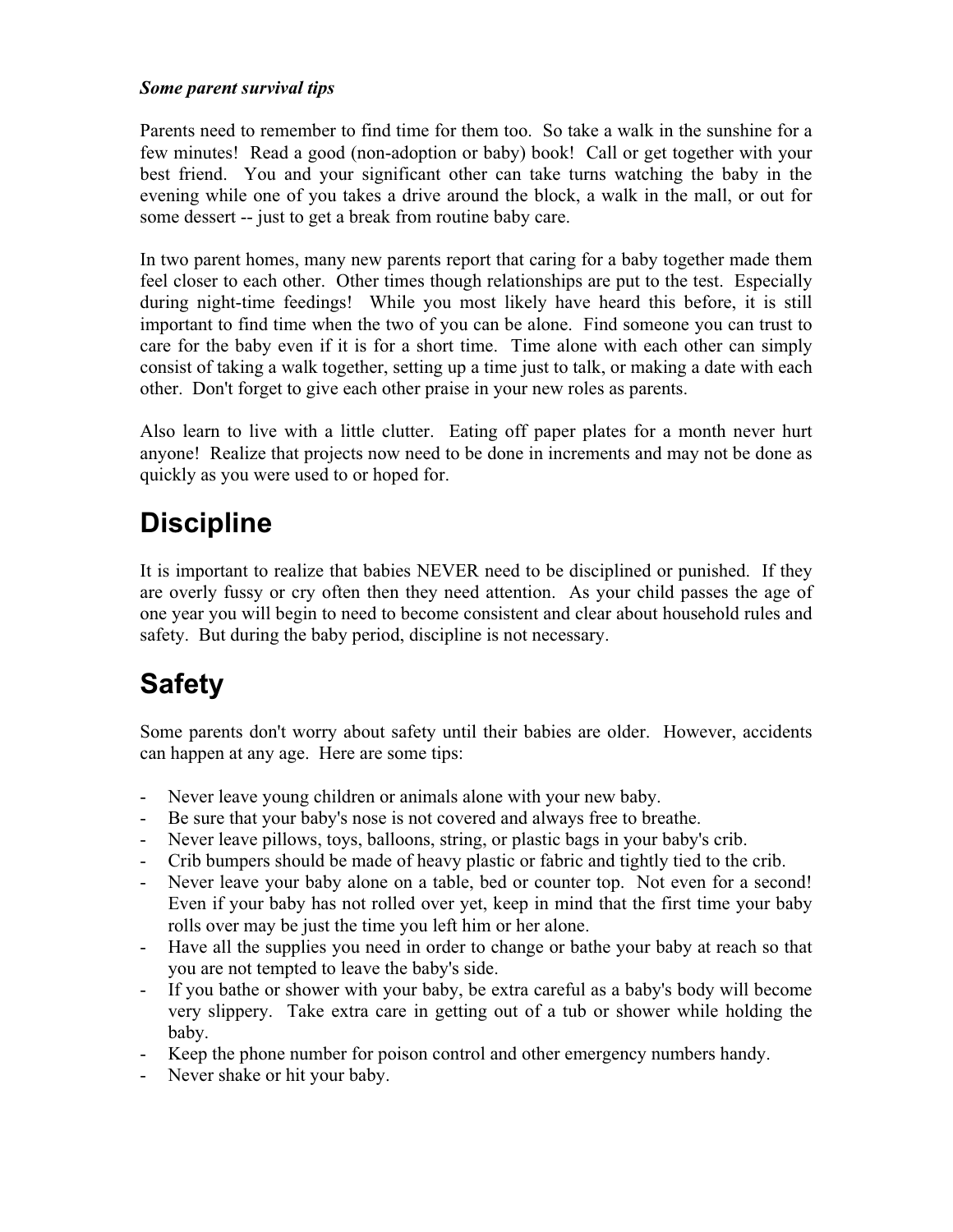- When using a babysitter, make sure you trust the person you leave the baby with. Be sure the sitter knows where to reach you. Review safety rules with your babysitter.
- When the baby is crawling or sitting up remember to keep pins, buttons, beads and other small or sharp objects out of your baby's reach.
- Keep cleaning supplies, medicines and plants out of your baby's reach.
- Cover electrical outlets, protect sharp corners of tables, take out of reach all the things that can be broken or hurt the baby, put latches on cabinets and windows, unplug irons, beware of toilet lids being opened by toddlers and add gates to stairs.
- Use high chairs that securely strap young children in.

The above just touches upon safety issues. It is up to you to make sure your home is a safe and healthy home for your baby. Research safety early on and consider all the spaces in your home that will need to be made safer.

# **Playing**

You are your baby's first and most important teacher. Your baby's brain is constantly growing and developing. Interact as much as possible with your baby, by talking to your baby, singing to your baby, making noises, holding fingers out for your baby to



grab, reading to your baby and showing your baby pictures and colors and introducing different textures.

Games help your baby to learn. Games teach babies to move their arms and legs, make sounds, think, feel safe and good about themselves, and to get along with people and bond with the person taking care of them.

Remember that interacting with your baby tells them how much you love them and makes you feel good too. You cannot hug and kiss your baby too often. Remember, babies cannot be spoiled.

# **Sibling relationships**

How you introduce the newest family member to your other child(ren) can help develop a good relationship between them in the future. Many young children who become siblings suddenly act like babies again. If your child asks for a bottle or sucks a thumb, try to be patient. This is typical behavior. Babies don't get jealous, but your toddler, preschooler, grade-schooler, or teenager may be jealous of a new baby even if they don't admit it.

Remember when you return home with the new baby to immediately immerse yourself with your other children. Give your other child(ren) hugs and kisses and share the baby with them. Bring the older child(ren) a small gift "from the baby." Make them feel important and useful. Remember to find time to read, play and snuggle with them individually. During the first days and weeks, continually reinforce how much you love them and the new baby.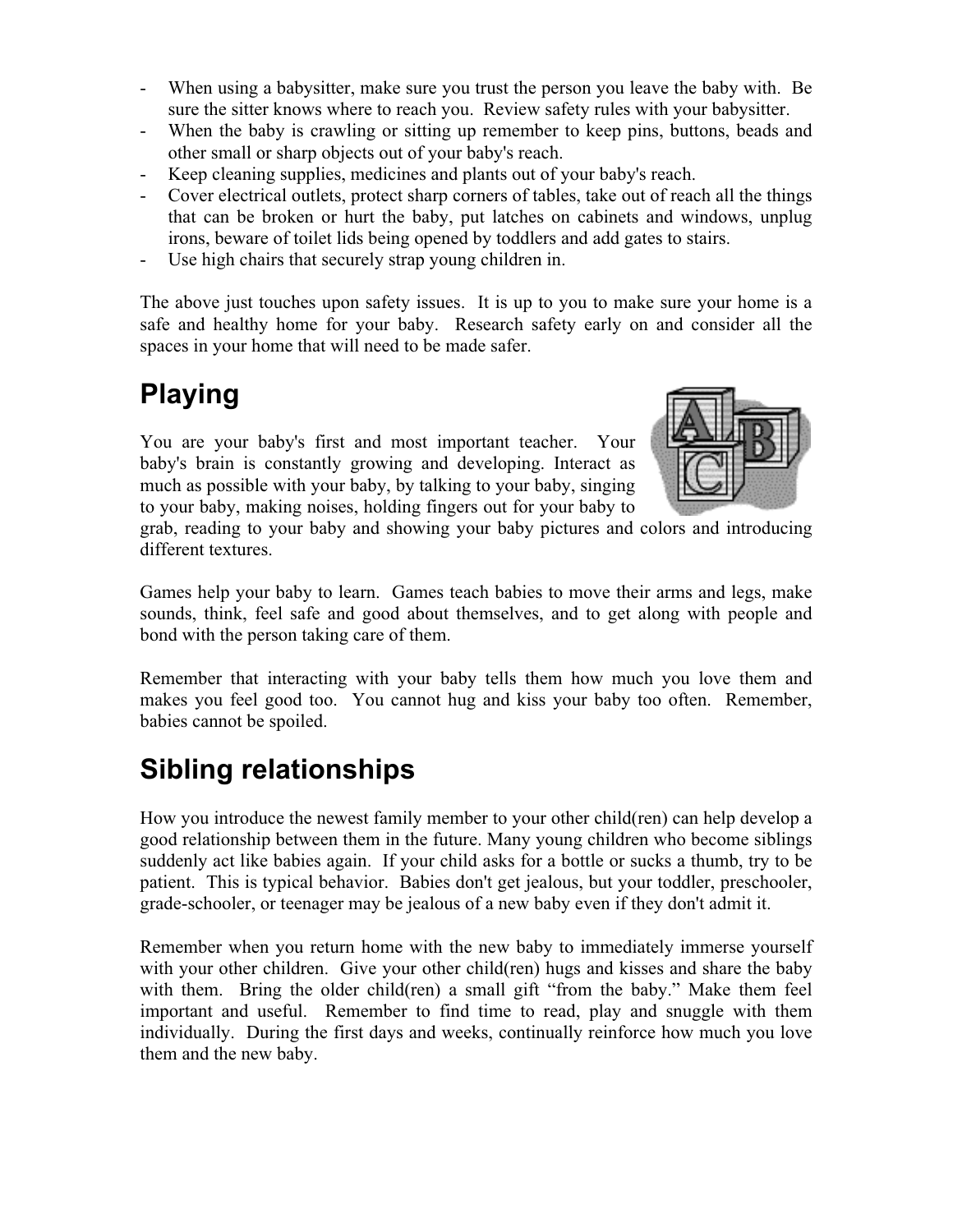There are lots of things you can do to help your older child(ren) get along with the baby. They can talk to you about the new baby and you can tell your child(ren) what babies like and need. If your older child is adopted also, re-telling him his special adoption story and the new baby's adoption story is a good way to share time together. Let your child(ren) see and touch the baby. They can help read a story to the new baby. Older children can help with the baby's care. Even toddlers can get you diapers or find toys. An older child can help you change diapers or feed the baby. Also, ask visitors to pay attention to older children as well as the baby. Having a supply of wrapped gifts to give the older child when friends bring baby gifts for the baby may be helpful too.

While you are praising your older child(ren) for their help with the new baby, you must not forget to set boundaries and rules about interacting with the baby. One important rule should be that no child is permitted to hold or pick up the baby without mom (or dad's) permission. Children need to understand that new babies do not "play" and are not so much fun in the early weeks and months and that sometime in the future, their new sibling will be able to interact more with them.

If you feel your older child(ren) are having trouble getting used to the new baby, discuss this with your pediatrician, post-placement adoption worker, and adoption support group. They may have some good suggestions on how to deal with an older child's feelings about a new baby.

# **Sharing the news**

Once you take your baby home, whether due to this match or a future one, you may feel like shouting from the rooftops that you just adopted and that you have a new baby in the house. Or you may wish to hide out with your baby for awhile. There are  $\mathbb{R}$ many ways to announce the arrival of your child.



Families have used adoption poetry, photos, etc. to create a one-of-a-kind adoption and birth announcement.

The Internet is often a good resource for adoption cards, adoption announcements, and adoption related gifts. The Internet also is a great way to send instant updates of baby's progress to family and friends. You may set up your own web page or utilize email to send photos.

## **Resources**

As you know, Adoption STAR has many books on adoption and parenthood. Hopefully you have already started building your adoption and parenting library, including children's books on adoption. Here are some online resources to look into: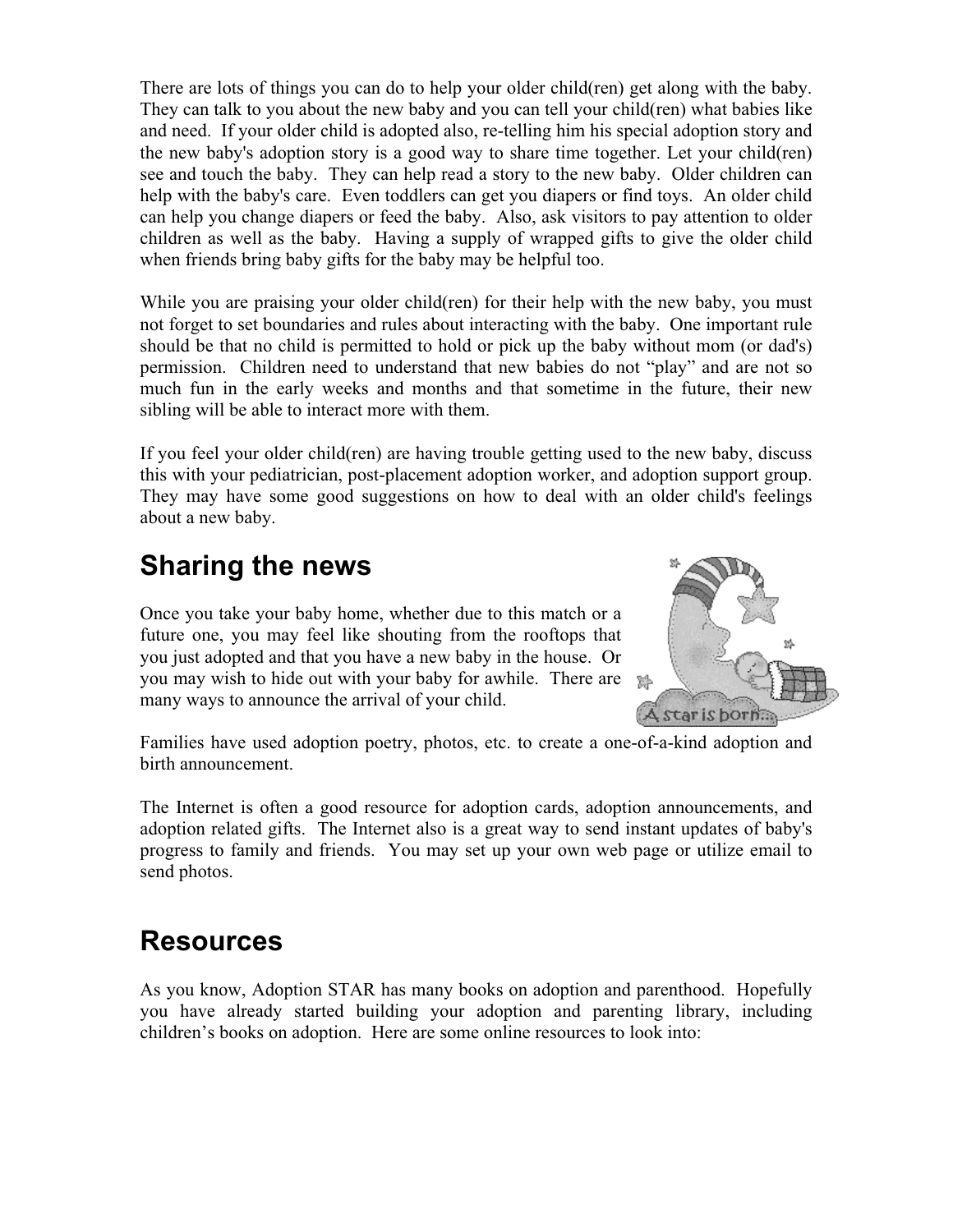#### *Internet Resources for Parents*

American Academy of Pediatrics http://www.aap.org

Adoption S.T.A.R. Calendar of Events http://www.adoptionstar.com

Adoption S.T.A.R. Adoptive Parent Online Support Group http://groups.yahoo.com/group/adoptionstar/

KidsHealth.org http://www.kidshealth.org

Tapestry Books http://www.tapestrybooks.com/

# **Looking Ahead**

We hope you enjoyed this booklet and found it helpful. Very soon you may have questions about toddlers -- about preschoolers -- about school-age children -- about teenagers! And you will need help and support along the way. If you have learned anything from this booklet and from your association with Adoption S.T.A.R. we hope it is that you realize that education and support are paramount with any adoption and parenting plan. We hope you will empower yourself to ask questions, talk about concerns and challenges without being intimidated. There is always something new to learn as a parent.

*Enjoy this awesome and wonderful time ~ your journey to becoming an adoptive parent!*